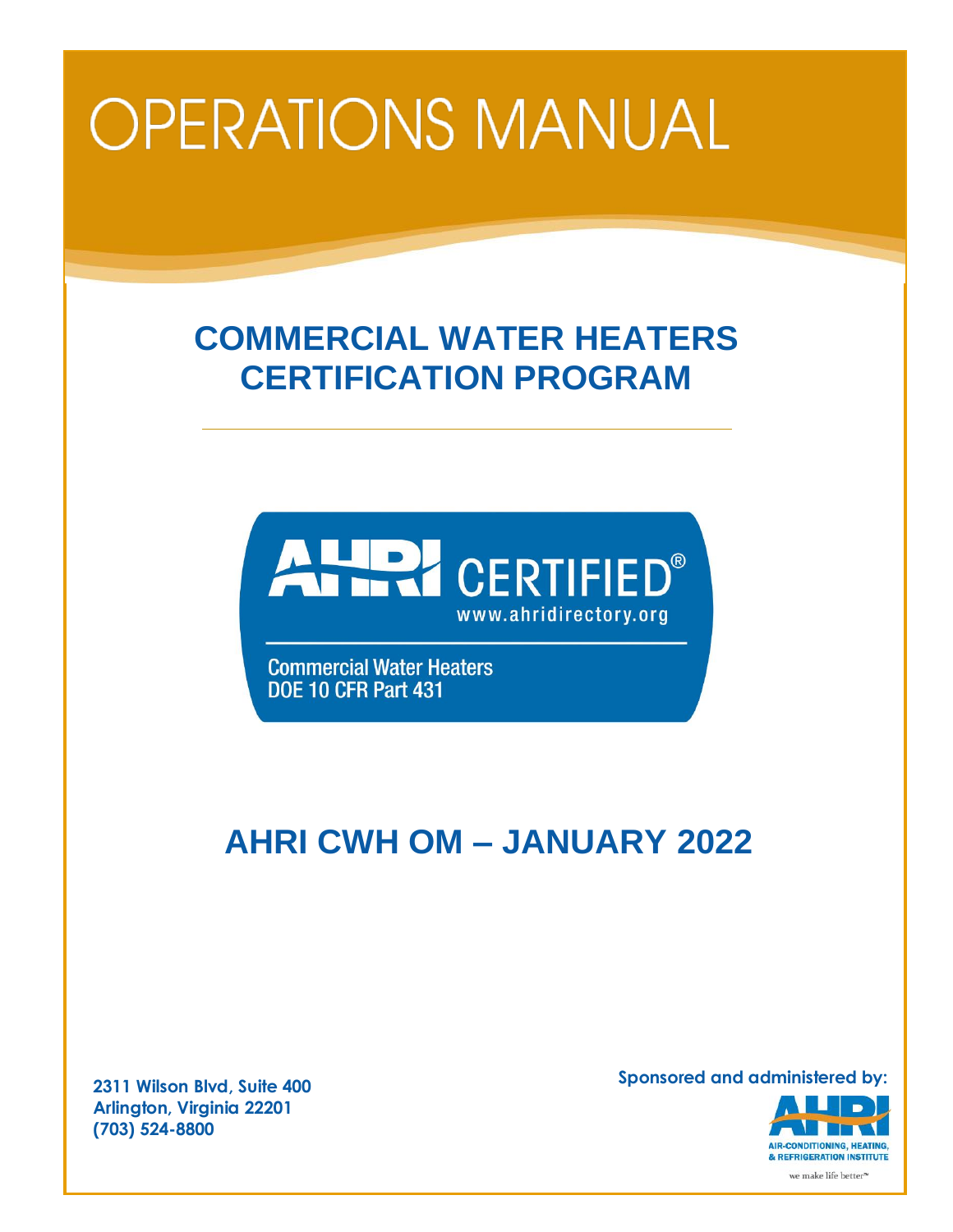#### **PREFACE**

The following manual outlines the procedures and policies of the Performance Certification Program for Commercial Water Heaters (CWH) operated by the Air-Conditioning, Heating, and Refrigeration Institute (AHRI). This manual is to be used in conjunction with the AHRI General Operations Manual (GOM) for AHRI Certification Programs. Where the AHRI General Operations Manual and this product-specific manual differ, this product-specific operations manual shall prevail.

The revision of this manual supersedes all previous revisions. The current edition of this manual, as well as the AHRI General Operations Manual, can be accessed through the AHRI website, [www.ahrinet.org.](http://www.ahrinet.org/)

The CWH Certification Program by AHRI provides for independent verification of the Commercial Water Heater manufacturers' stated equipment performance. Safety criteria are not within the scope of this program.

Participation in the program is voluntary. Any manufacturer, regardless of AHRI membership, may obtain approval of Program Ratings and use of the AHRI CWH Certification Mark hereinafter referred to as the "Mark". The Mark is the Participant's public representation that the ratings of randomly selected units have been verified by an independent laboratory in accordance with test procedures prescribed by this operations manual. A Certification Agreement is executed between the manufacturer and AHRI specifying the conditions under which such Ratings and the Mark may be used. No manufacturer has the right to use Program Ratings or to state that their products have been tested in conformance with the procedures outlined in this Rating Procedure unless and until they have received written authority from AHRI to use the Mark as applied to the specific approved Program Ratings.

This Operations Manual has been prepared to assure that administration of the program is carried out in a uniform manner. It is an amplification of the Certification Agreement signed by licensees and AHRI. General information, procedural details, and copies of forms are included in this Operations Manual. Provisions of the Operations Manual may be amended as provided in the Certification Agreement.

This certification program complies with requirements of the ISO/IEC Standard 17065:2012, *General Requirements for Bodies Operating Product Certification Systems.*

Note:

This manual supersedes the Commercial Water Heater Operations Manual, September 2020.

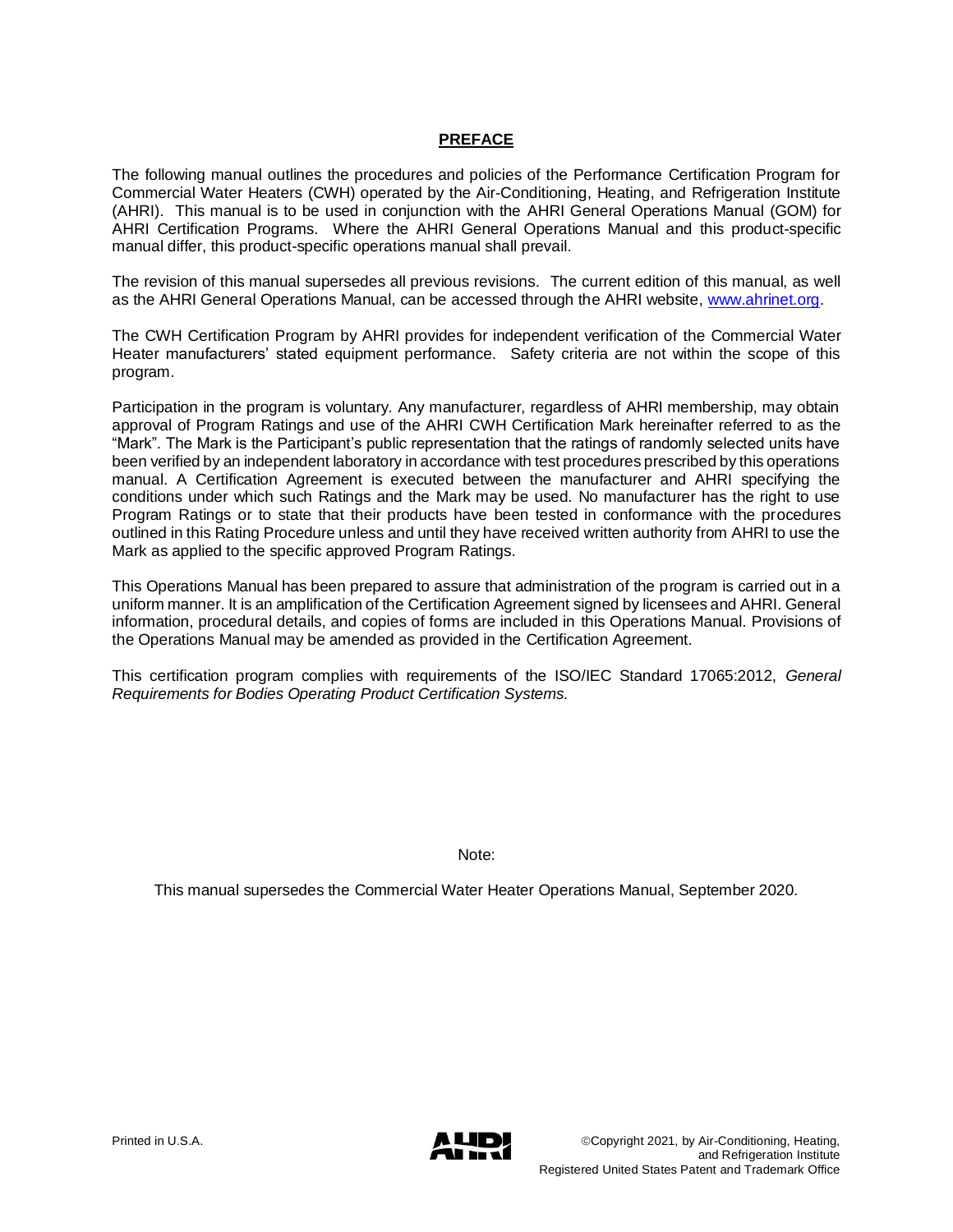## **CERTIFICATION OPERATIONS MANUAL FOR**

#### **COMMERCIAL WATER HEATERS**

### **TABLE OF CONTENTS**

#### **SECTION PAGE**

| 1            |     | <b>Program Overview</b>      |              |                                                   |  |  |  |
|--------------|-----|------------------------------|--------------|---------------------------------------------------|--|--|--|
|              | 1.1 |                              |              |                                                   |  |  |  |
|              | 1.2 |                              |              |                                                   |  |  |  |
|              |     | 1.2.1                        |              |                                                   |  |  |  |
|              |     |                              | 1.2.1.1      |                                                   |  |  |  |
|              |     |                              | 1.2.1.2      |                                                   |  |  |  |
|              |     |                              | 1.2.1.3      |                                                   |  |  |  |
|              |     |                              | 1.2.1.4      |                                                   |  |  |  |
|              |     | 1.2.2                        |              |                                                   |  |  |  |
|              | 1.3 |                              |              |                                                   |  |  |  |
|              |     | 1.3.1                        |              |                                                   |  |  |  |
|              | 1.4 |                              |              |                                                   |  |  |  |
|              | 1.5 |                              |              |                                                   |  |  |  |
|              |     | 1.5.1                        |              |                                                   |  |  |  |
|              |     | 1.5.2                        |              |                                                   |  |  |  |
| $\mathbf{2}$ |     | <b>Qualification Process</b> |              |                                                   |  |  |  |
|              | 2.1 |                              |              |                                                   |  |  |  |
|              |     | STEP 2.1.1                   |              |                                                   |  |  |  |
|              |     | STEP 2.1.2                   |              |                                                   |  |  |  |
|              |     |                              | STEP 2.1.2.1 | Performance Certification Agreement for Original  |  |  |  |
|              |     |                              |              | Equipment Manufacturer (OEM Agreement)2           |  |  |  |
|              |     |                              | STEP 2.1.2.2 | Participation and Licensing Fee Invoice 2         |  |  |  |
|              |     | <b>STEP 2.1.3</b>            |              |                                                   |  |  |  |
|              |     |                              | STEP 2.1.3.1 |                                                   |  |  |  |
|              |     |                              |              | STEP 2.1.3.1.1 Commercial Water Heaters and       |  |  |  |
|              |     |                              |              | Hot Water Supply Boilers ≤130                     |  |  |  |
|              |     |                              |              | gallons and ≤500,000 Btu/h3                       |  |  |  |
|              |     |                              |              | STEP 2.1.3.1.2 Commercial Water Heaters and       |  |  |  |
|              |     |                              |              | Hot Water Supply Boilers >130                     |  |  |  |
|              |     |                              |              | gallons or >500,000 Btu/h 3                       |  |  |  |
|              |     |                              | STEP 2.1.3.2 | Acquisition of Qualification Test                 |  |  |  |
|              |     |                              |              |                                                   |  |  |  |
|              |     |                              |              | STEP 2.1.3.2.1 Commercial Water Heaters and       |  |  |  |
|              |     |                              |              | Hot Water Supply Boilers ≤130                     |  |  |  |
|              |     |                              |              | gallons and ≤500,000 Btu/h3                       |  |  |  |
|              |     |                              |              | STEP 2.1.3.2.2 Commercial Water Heaters and       |  |  |  |
|              |     |                              |              | Hot Water Supply Boilers >130                     |  |  |  |
|              |     |                              |              | gallons or >500,000 Btu/h 3                       |  |  |  |
|              |     |                              | STEP 2.1.3.3 | Witness Test Facility Approval and Sample         |  |  |  |
|              |     |                              |              | Selection (for Commercial Water Heaters >130      |  |  |  |
|              |     |                              |              | gallons or >500,000 Btu/h and Hot Water Supply    |  |  |  |
|              |     |                              |              |                                                   |  |  |  |
|              |     | <b>STEP 2.1.4</b>            |              |                                                   |  |  |  |
|              |     |                              | STEP 2.1.4.1 | Successful Completion of All Qualification Tests3 |  |  |  |
|              |     |                              | STEP 2.1.4.2 |                                                   |  |  |  |
|              |     |                              | STEP 2.1.4.3 | Second Sample Qualification Test Failure 3        |  |  |  |
|              |     | <b>STEP 2.1.5</b>            |              |                                                   |  |  |  |
|              | 2.2 |                              |              |                                                   |  |  |  |
|              |     | <b>STEP 2.2.1</b>            |              |                                                   |  |  |  |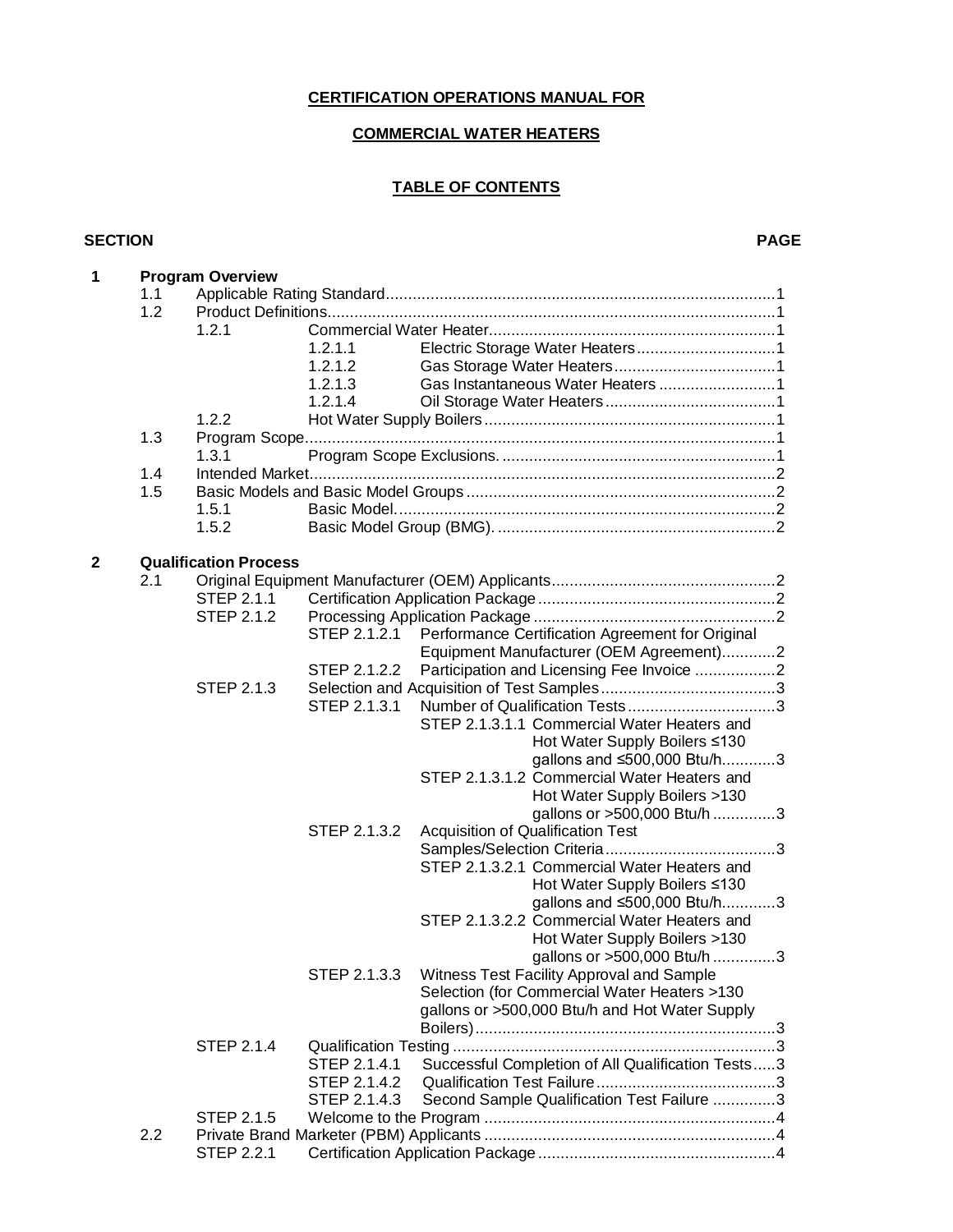|   |      | <b>STEP 2.2.2</b>                      | STEP 2.2.2.1 | Performance Certification Agreement for Private              |  |
|---|------|----------------------------------------|--------------|--------------------------------------------------------------|--|
|   |      |                                        |              | Brand Manufacturer (PBM Agreement) 4                         |  |
|   |      |                                        | STEP 2.2.2.2 | OEM Agreement on behalf of the PBM Applicant  4              |  |
|   |      |                                        | STEP 2.2.2.3 |                                                              |  |
|   |      | <b>STEP 2.2.3</b>                      |              |                                                              |  |
|   |      |                                        |              |                                                              |  |
| 3 |      | <b>Equipment Selection and Testing</b> |              |                                                              |  |
|   | 3.1  |                                        |              |                                                              |  |
|   |      | 3.1.1                                  |              | Testing Models Required for Commercial Water Heaters and     |  |
|   |      |                                        |              | Hot Water Supply Boilers ≤130 gallons and ≤500,000 Btu/h 4   |  |
|   |      | 3.1.2                                  |              | <b>Testing Models Required for Commercial Water Heaters</b>  |  |
|   |      |                                        |              | and Hot Water Supply Boilers >130 gallons or >500,000 Btu/h4 |  |
|   | 3.2  |                                        |              |                                                              |  |
|   |      | 3.2.1                                  |              | Commercial Water Heaters ≤130 gallons and ≤500,000 Btu/h 4   |  |
|   |      | 3.2.2                                  |              | Commercial Water Heaters >130 gallons or >500,000 Btu/h and  |  |
|   | 3.3  |                                        |              |                                                              |  |
|   |      | 3.3.1                                  |              |                                                              |  |
|   |      |                                        | 3.3.1.1      |                                                              |  |
|   |      | 3.3.2                                  |              |                                                              |  |
|   |      |                                        | 3.3.2.1      | Non-Compliant Inspection Results5                            |  |
|   |      |                                        | 3.3.2.2      | Final Approval of Witness Test Facility5                     |  |
|   |      | 3.3.3                                  |              |                                                              |  |
|   |      | 3.3.4                                  |              |                                                              |  |
|   |      | 3.3.5                                  |              |                                                              |  |
|   |      |                                        | 3.3.5.1      | Advance Set-Up of Sample in the                              |  |
|   |      |                                        |              |                                                              |  |
|   |      |                                        | 3.3.5.2      | Duty Assignments of Representative5                          |  |
|   |      |                                        | 3.3.5.3      |                                                              |  |
|   | 3.4  |                                        |              |                                                              |  |
|   | 3.5  |                                        |              |                                                              |  |
|   | 3.6  |                                        |              |                                                              |  |
|   |      | 3.6.1                                  |              | For Commercial Water Heaters and                             |  |
|   |      |                                        |              | Hot Water Supply Boilers ≤130 gallons and ≤500,000 Btu/h 6   |  |
|   |      | 3.6.2                                  |              | For Commercial Water Heaters and                             |  |
|   |      |                                        |              | Hot Water Supply Boilers >130 gallons or >500,000 Btu/h6     |  |
|   | 3.7  |                                        |              |                                                              |  |
|   | 3.8  |                                        |              |                                                              |  |
|   | 3.9  |                                        |              |                                                              |  |
|   |      | 3.9.1                                  |              |                                                              |  |
|   | 3.10 |                                        |              |                                                              |  |
|   |      | 3.10.1                                 |              |                                                              |  |
|   |      |                                        | 3.10.1.1     | Commercial Water Heaters and Hot Water Supply                |  |
|   |      |                                        |              | Boilers ≤130 gallons and ≤500,000 Btu/h 7                    |  |
|   |      |                                        | 3.10.1.2     | Commercial Water Heaters and Hot Water Supply                |  |
|   |      | 3.10.2                                 |              |                                                              |  |
|   |      |                                        | 3.10.2.1     | Commercial Water Heaters and Hot Water Supply                |  |
|   |      |                                        |              | Boilers ≤130 gallons and ≤500,000 Btu/h 8                    |  |
|   |      |                                        | 3.10.2.2     | Commercial Water Heaters and Hot Water Supply                |  |
|   |      |                                        |              | Boilers >130 gallons or >500,000 Btu/h8                      |  |
|   | 3.11 |                                        |              |                                                              |  |
|   |      | 3.11.1                                 |              |                                                              |  |
|   | 3.12 |                                        |              |                                                              |  |
|   |      | 3.12.1                                 |              |                                                              |  |
|   | 3.13 |                                        |              |                                                              |  |
|   |      |                                        |              |                                                              |  |
| 4 |      |                                        |              |                                                              |  |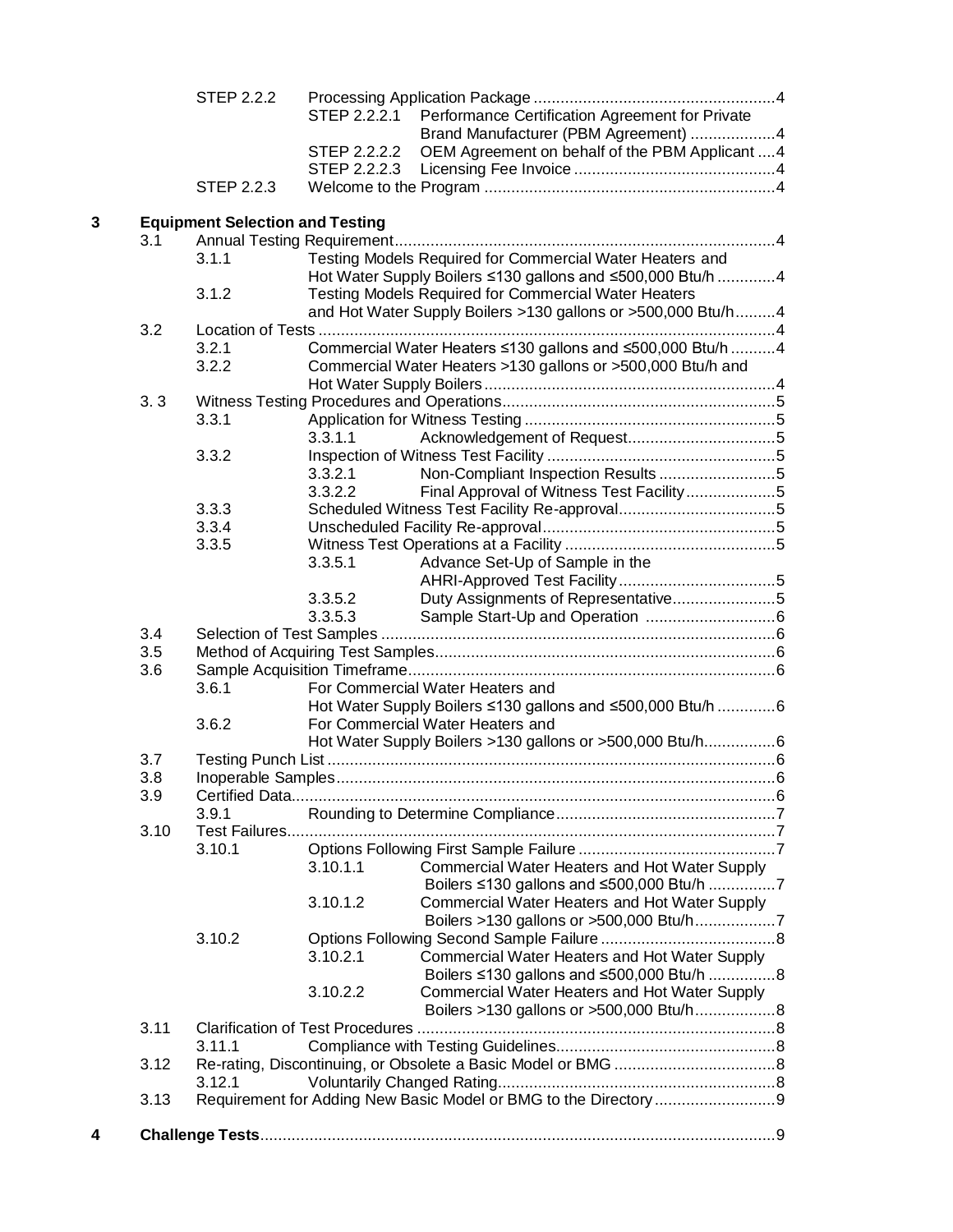| 5  | <b>AHRI Directory of Certified Product Performance</b><br>5.1                |  |
|----|------------------------------------------------------------------------------|--|
| -6 |                                                                              |  |
|    |                                                                              |  |
| -8 |                                                                              |  |
| 9  | Proper Use of the AHRI Certification Mark and Claims to Certification<br>9.1 |  |

#### **Examples**

| Example 1a | Commercial Water Heater Performance Data Shown With Standby Loss And     |
|------------|--------------------------------------------------------------------------|
|            | Optional First Hour Rating And Uniform Energy Factor In The Same Table10 |
| Example 1b | Commercial Water Heater Performance Data Shown Without Standby Loss And  |
|            | Optional First Hour Rating And Uniform Energy Factor In The Same Table10 |
| Example 2a | Commercial Water Heater Performance Data Shown With Standby Loss And     |
|            | Optional First Hour Rating And Uniform Energy Factor In Two Tables11     |
| Example 2b | Commercial Water Heater Performance Data Shown Without Standby Loss And  |
|            | Optional First Hour Rating And Uniform Energy Factor In Two Tables11     |

## **Appendices**

| Appendix A     | Guideline for Testing Electric, Gas and Oil-Fired Commercial Water Heaters12 |  |
|----------------|------------------------------------------------------------------------------|--|
| Tables         |                                                                              |  |
| Table A1       |                                                                              |  |
| Table A2       |                                                                              |  |
| <b>Figures</b> |                                                                              |  |
| Figure A1      |                                                                              |  |
| Figure A2      |                                                                              |  |
| Figure A3      |                                                                              |  |
| Figure A4      |                                                                              |  |
|                |                                                                              |  |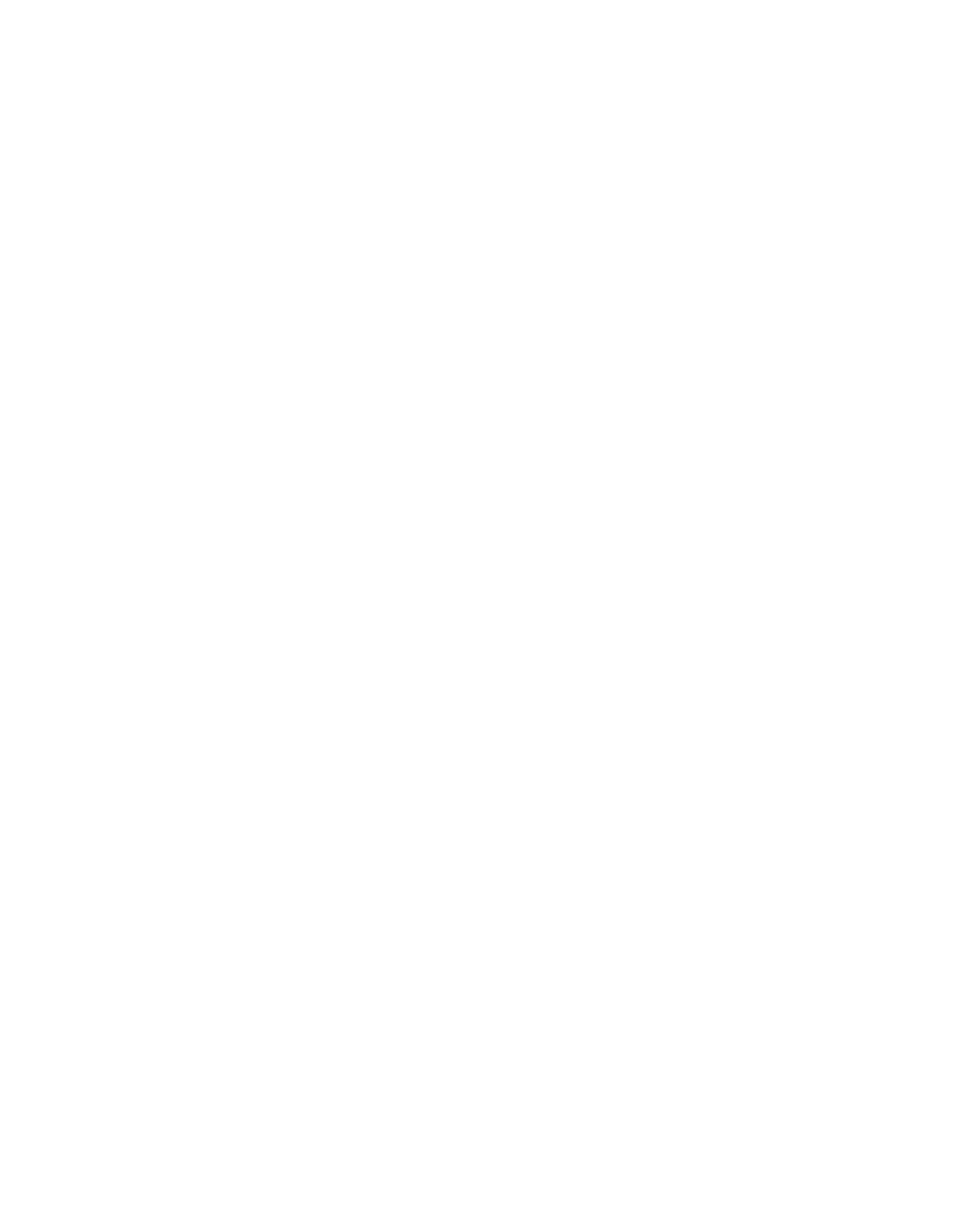#### **1. Program Overview**

1.1 *Applicable Rating Standard*. It is mandatory for program Participants to comply with Department of Energy (DOE) test procedures for Commercial Water Heaters as published in the latest edition of the Code of Federal Regulations, 10 CFR Part 431 Subpart G (Standard), including Appendices A, B, and C. A copy of the CFR is available for download from the U.S. Government Printing Office website, GPO Access, at [http://www.gpo.gov/fdsys/.](http://www.gpo.gov/fdsys/)

1.2 *Product Definitions.* All terms in this document shall follow the AHRI General Operations Manual and the Standard definitions unless otherwise defined in this section.

1.2.1 *Commercial Water Heater*. A closed vessel, in which water is heated by the combustion of fuels, electricity and is withdrawn for use external to the vessel, including the apparatus by which heat is generated and all controls and devices necessary to prevent water temperatures from exceeding 210ºF [98.8ºC].

> 1.2.1.1 *Electric Storage Water Heaters*. Electric Storage Water Heaters with energy input ratings greater than 12 kilowatts and less than 4,000 Btu/h per gallon of stored water.

> 1.2.1.2 *Gas Storage Water Heaters*. Gas-fired storage water heaters with a rated input both greater than 75,000 Btu/h and less than 4,000 Btu/h per gallon of stored water.

> 1.2.1.3 *Gas Instantaneous Water Heaters*. Gas-fired instantaneous water heaters with a rated input both greater than 200,000 Btu/h and not less than 4,000 Btu/h per gallon of stored water.

> 1.2.1.4 *Oil Storage Water Heaters*. Oil Storage Water Heaters with energy input greater than 105,000 Btu/h.

1.2.2 *Hot Water Supply Boilers*. A commercial boiler that has an input from 300,000 Btu/h up to 12,500,000 Btu/h of at least 4,000 Btu/h per gallon of stored water and having temperature and pressure controls necessary for heating potable water for purposes other than space heating and/or having intended uses which include heating potable water for purposes other than space heating. Such boiler shall conform to the safety and material requirements of the current ASME Boiler and Pressure Vessel Code, Section IV: Rules for Construction of Heating Boilers or ASME Boiler and Pressure Vessel Code, Section I: Rules for Construction of Power Boilers, or have an approved ASME code case.

1.3 *Program Scope*. This program applies to Production Models of Commercial Water Heaters and Hot Water Supply Boilers, as defined in Section 1.2, which have energy input ratings and capacities within the Standard.

#### 1.3.1 *Program Scope Exclusions*.

- *Residential-duty Commercial Water Heater*. Any gas-fired storage, oil-fired storage, or electric instantaneous commercial water heater that meets the following conditions:
	- o For models requiring electricity, uses single-phase external power supply;
	- $\circ$  Is not designed to provide outlet hot water at temperatures greater than 180°F; and
	- o Is not one of the following:
		- **Eas-fired Storage: Gas-fired Storage Water Heaters with a rated input greater than** 105 kBtu/h or a rated storage volume greater than 120 gallons.
		- *Oil-fired Storage:* Oil-fired Storage Water Heaters with a rated input greater than 140 kBtu/h or a rated storage volume greater than 120 gallons.
		- *Electric Instantaneous:* Electric Instantaneous Water Heaters with a rated input greater than 58.6 kW or a rated storage volume greater than 2 gallons.
- Custom Water Heaters not listed in a printed or electronic catalog or advertising literature.
- Commercial Water Heaters designed for pressures above 160 psig, unless they are ASME "S" or "U" stamped in accordance with the ANSI/ASME Boiler and Pressure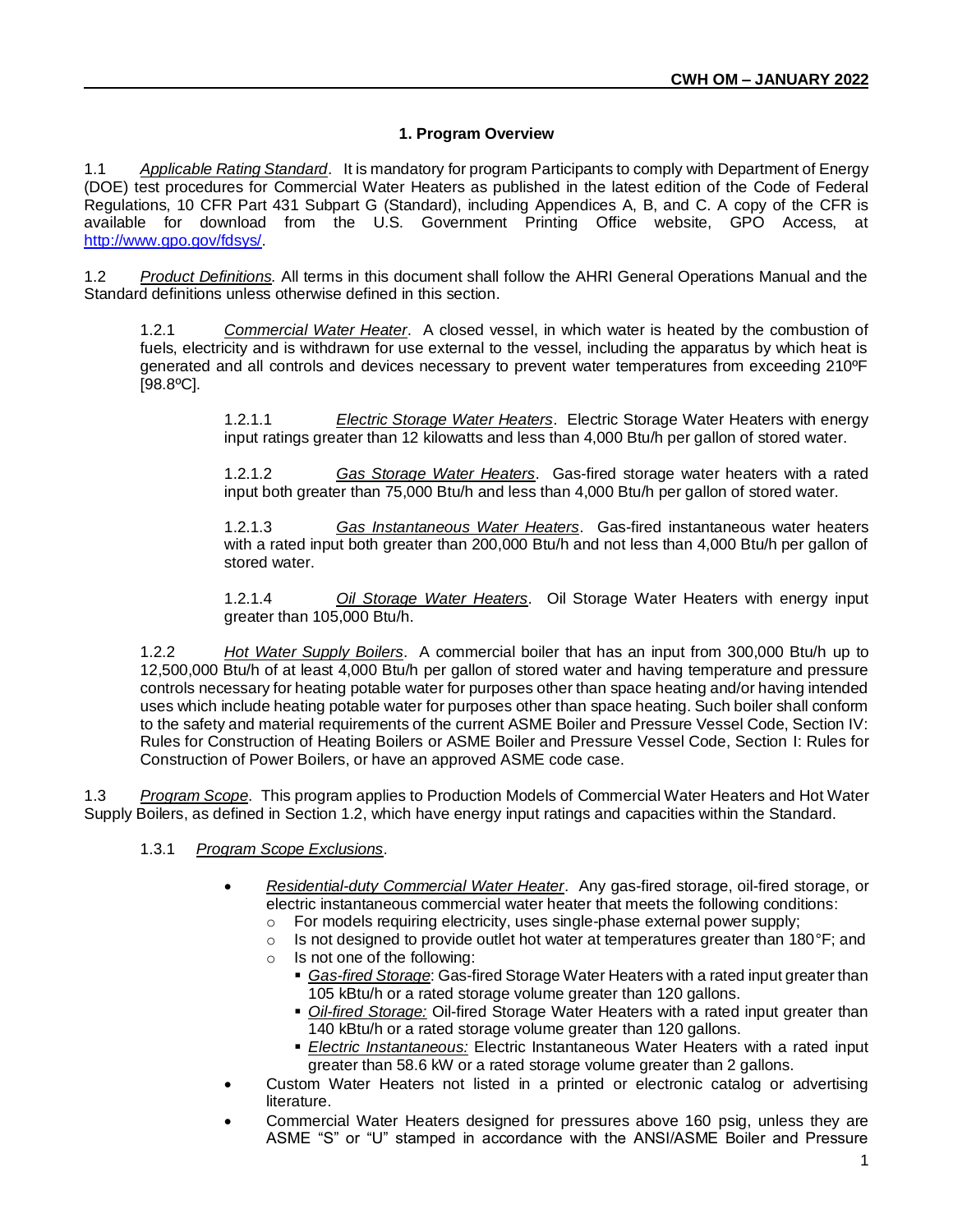Vessel Code, Section 1 or Section 8 or CSA B51, Boiler, Pressure Vessel and Pressure Piping Code.

• Commercial Water Heaters and Hot Water Supply Boilers over 500,000 Btu/h or over 130 gallons storage may be excluded from the program, at the Participant's option. If the excluded Water Heaters/Hot Water Supply Boilers appear on the same printed or electronic catalog and advertising literature as this certification programs included Commercial Water Heaters the literature shall clearly distinguish between certified and noncertified ratings.

1.4 *Intended Market*. The Intended Market for this certification program includes all products defined in Section 1.3 that are sold for use in the U.S. (including U.S. Territories) and Canada.

1.5 *Basic Models and Basic Model Groups*. A Participant's listings shall be grouped by Basic Model for Commercial Water Heaters and Hot Water Supply Boilers with storage capacities of 130 gallons or smaller, and 500,000 Btu/h or smaller. A Participant's listings shall be grouped by Basic Model Group for Commercial Water Heaters and Hot Water Supply Boilers with storage capacities larger than 130 gallons or larger than 500,000 Btu/h.

1.5.1 *Basic Model*. Models grouped by product families such that they do not have differing electrical, physical or functional characteristics that affect energy consumption.

1.5.2 *Basic Model Group (BMG)*. Models grouped by product families such that they have a regular range of sizes of a similar type, design and construction, and have a common designation as catalogued.

#### **2. Qualification Process**

2.1 *Original Equipment Manufacturer (OEM) Applicants*. With the additions noted below, the OEM qualification process shall proceed according to the AHRI General Operations Manual, Section 4.

STEP 2.1.1 *Certification Application Package*. In addition to the Application for AHRI Certification and Annual Sales Volume Form noted in the AHRI General Operations Manual, Section 4, STEP 4.1, Applicants shall submit following documentation to AHRI:

- Two test reports for each Basic Model or at least one test report for the largest and smallest models in each BMG with straight line interpolation of intermediate models (if not tested). The claimed Thermal Efficiency and/or Standby Loss shall meet the requirements of Section 3.9 and shall be supported by the test results provided in accordance with 10 CFR § 429.44 (1).
- If the Applicant chooses to conduct witness testing at its AHRI Approved Test Stand within a Facility (Facility), all required forms per Section 3.3.1 of this manual for Witness Testing Facility Approval shall also be submitted.
- An Applicant requesting AHRI to submit data to CEC shall submit third-party authorization, compliance forms and other necessary information.

Electronic forms shall be obtained from AHRI (available on [www.ahrinet.org](http://www.ahrinet.org/) under the Product-Specific Certification Program).

#### STEP 2.1.2 *Processing Application Package.*

STEP 2.1.2.1 *Performance Certification Agreement for Original Equipment Manufacturer (OEM Agreement)*. No further action required beyond that listed in Section 4, STEP 4.2 of the AHRI General Operations Manual.

STEP 2.1.2.2 *Participation and Licensing Fee Invoice*. Payment of the Participation and Licensing Fee is due within 30 calendar days of the invoice issue date. Testing shall not be conducted until the invoice is paid in full. No further action required beyond that listed in Section 4, STEP 4.2 of the AHRI General Operations Manual.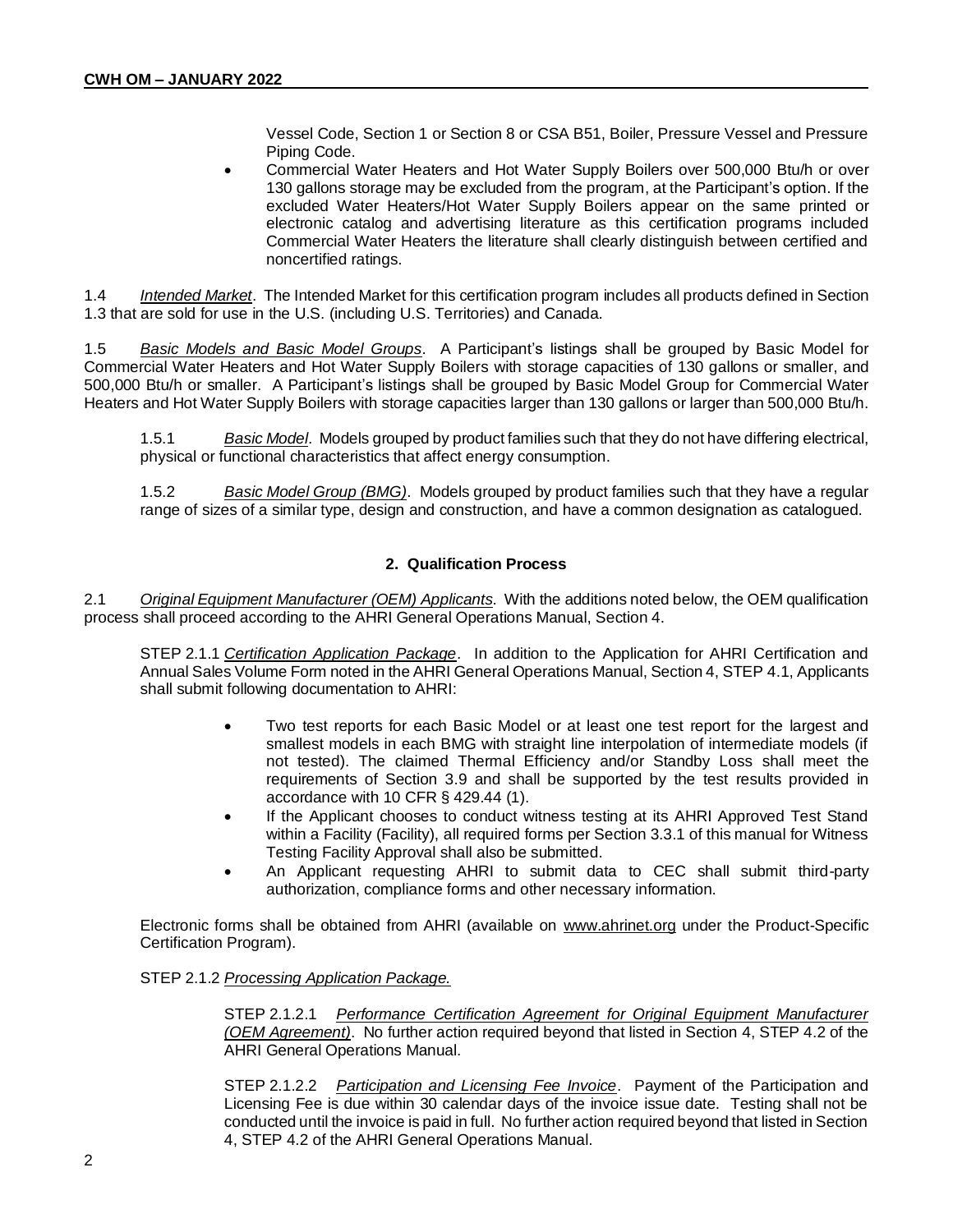#### STEP 2.1.3 *Selection and Acquisition of Test Samples.*

STEP 2.1.3.1 *Number of Qualification Tests*. Each Applicant shall test a minimum of one (1) Commercial Water Heater.

> STEP 2.1.3.1.1 *Commercial Water Heaters and Hot Water Supply Boilers ≤130 gallons and ≤500,000 Btu/h*. Thirty percent (30%) of an Applicant's Basic Models shall be tested. Fractional models should be rounded to the nearest whole number using traditional rounding methods.

> STEP 2.1.3.1.2 *Commercial Water Heaters and Hot Water Supply Boilers >130 gallons or >500,000 Btu/h*. Twenty percent (20%) of an Applicant's Basic Model Groups shall be tested. Fractional models should be rounded to the nearest whole number using traditional rounding methods.

#### STEP 2.1.3.2 *Acquisition of Qualification Test Samples/Selection Criteria*.

STEP 2.1.3.2.1 *Commercial Water Heaters and Hot Water Supply Boilers ≤130 gallons and ≤500,000 Btu/h*. Within 60 calendar days of a request from AHRI, the Applicant shall have samples available for selection. Samples shall be acquired in accordance with Section 3 of this manual. The Applicant must supply the testing punch list in accordance with Section 3.7.

STEP 2.1.3.2.2 *Commercial Water Heaters and Hot Water Supply Boilers >130 gallons or >500,000 Btu/h*. Within 60 calendar days of a request from AHRI, the Applicant shall have samples available for selection. The testing shall be conducted at the Laboratory or Facility. If the testing is conducted at the Laboratory, the Applicant must supply the testing punch list in accordance with Section 3.7.

STEP 2.1.3.3 *Witness Test Facility Approval and Sample Selection (for Commercial Water Heaters >130 gallons or >500,000 Btu/h and Hot Water Supply Boilers).* If the Applicant has applied to conduct witness testing at its facility, the Independent Third-Party Laboratory contracted by AHRI (Laboratory) shall contact the Applicant to schedule a preliminary witness test facility inspection. Upon final approval of the Applicant's witness test facility and the approval of the Applicant's Selection Rating Software and/or paper catalogs, the Laboratory shall contact the Applicant to schedule initial qualification testing. Section 3 further explains the requirements and procedures for applying for and conducting witness testing.

Qualification testing may be scheduled simultaneously with witness test facility inspection; however, should the witness test facility fail inspection the testing shall be delayed until the witness test facility is brought into compliance.

STEP 2.1.4 *Qualification Testing*. AHRI shall supply the Independent Third-party Laboratory Contracted by AHRI (Laboratory) with the Applicant's published ratings. The Laboratory shall conduct the testing of the samples in accordance with the Standard, against the published ratings.

> STEP 2.1.4.1 *Successful Completion of All Qualification Tests.* If all qualification tests pass according to Section 3.8, proceed to STEP 2.1.5.

> STEP 2.1.4.2 *Qualification Test Failure*. Refer to Section 4, STEP 4.4.2 of the AHRI GOM for details regarding the first sample qualification failure options.

> STEP 2.1.4.3 *Second Sample Qualification Test Failure*. Refer to Section 4, STEP 4.4.3 of the AHRI GOM for details regarding the second sample qualification failure options.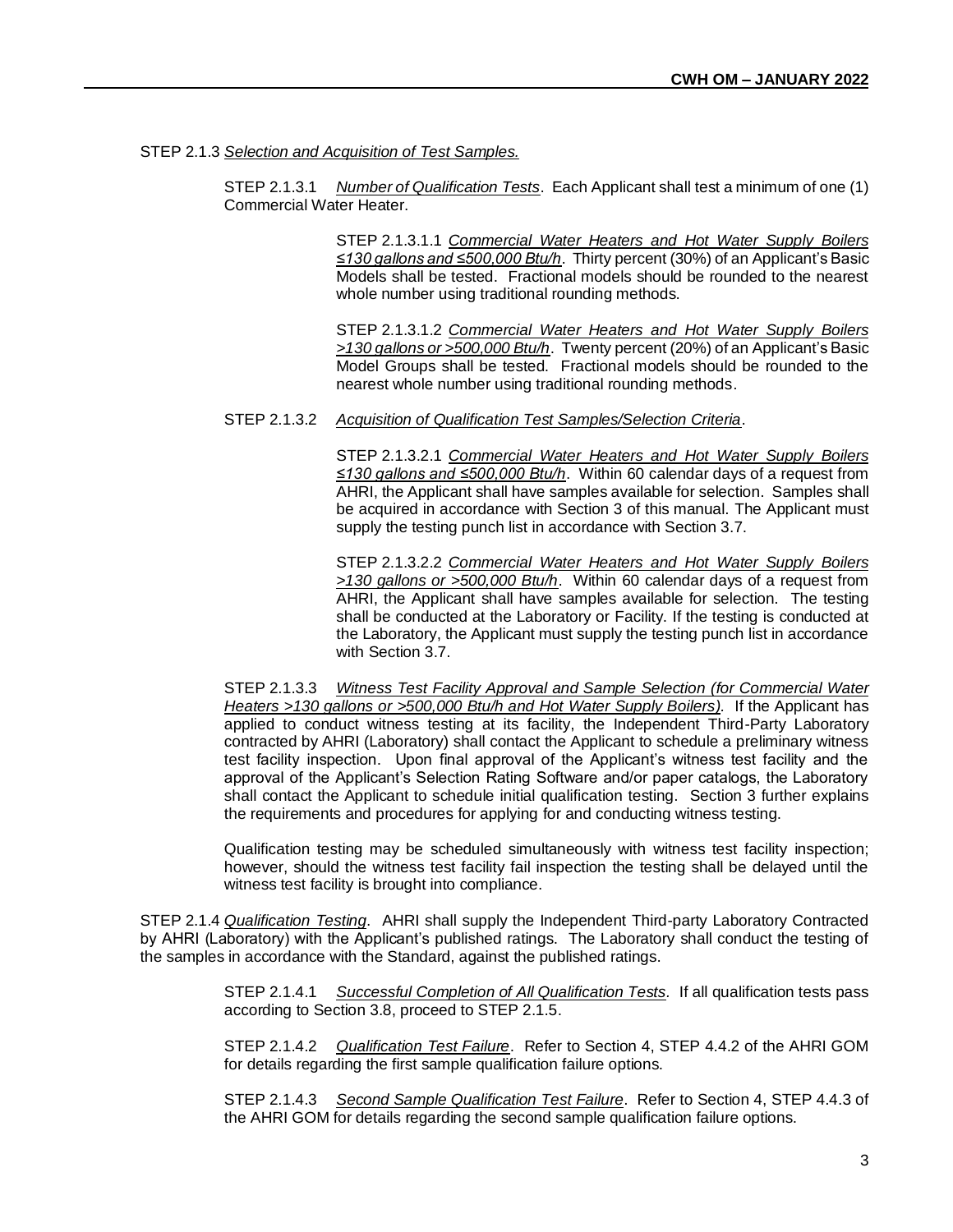STEP 2.1.5 *Welcome to the Program*. No further action required beyond that listed in Section 4, STEP 4.5 of the AHRI General Operations Manual.

2.2 *Private Brand Marketer* (*PBM) Applicants*. With the additions noted below, the PBM qualification process shall proceed according to the AHRI General Operations Manual, Section 5.

PBM Applicants are not required to undergo qualification testing. PBM product certification is contingent upon the certification of the associated OEM product.

STEP 2.2.1 *Certification Application Package*. In addition to the Application for AHRI Certification Form noted in the AHRI General Operations Manual, Section 4, STEP 1, Applicants shall submit the following documentation to AHRI: Certified product data sheets noting PBM/OEM equipment match-up. An Applicant requesting AHRI to submit data to CEC shall submit third-party authorization, compliance forms and other necessary information.

#### STEP 2.2.2 *Processing Application Package*.

STEP 2.2.2.1 *Performance Certification Agreement for Private Brand Marketer (PBM Agreement)*. No further action required beyond that listed in Section 5, STEP 5.2.1 of the AHRI General Operations Manual.

STEP 2.2.2.2 *OEM Agreement on behalf of the PBM Applicant*. No further action required beyond that listed in Section 5, STEP 5.2.2 of the AHRI General Operations Manual.

STEP 2.2.2.3 *Licensing Fee Invoice*. Payment of the Licensing Fee is due within 30 calendar days of the invoice issue date.

STEP 2.2.3 *Welcome to the Program*. No further action required beyond that listed in Section 5, STEP 5.3 of the AHRI General Operations Manual.

#### **3. Equipment Selection and Testing**

3.1 *Annual Testing Requirement.* Each program Participant shall test a minimum of one (1) Commercial Water Heater per year.

3.1.1 *Testing Models Required for Commercial Water Heaters and Hot Water Supply Boilers ≤130 gallons and ≤500,000 Btu/h*. Thirty percent (30%) of a Participant's Basic Models shall be tested per year. Fractional models should be rounded to the nearest whole number using traditional rounding methods.

3.1.2 *Testing Models Required for Commercial Water Heaters and Hot Water Supply Boilers >130 gallons or >500,000 Btu/h*. Twenty percent (20%) of a Participant's Basic Model Groups shall be tested per year. Fractional models should be rounded to the nearest whole number using traditional rounding methods.

3.2 *Location of Tests*.

3.2.1 *Commercial Water Heaters ≤130 gallons and ≤500,000 Btu/h*. Testing shall be performed at the Laboratory and the sample shall be installed in the test facility in accordance with the Participant's published installation instructions in printed or electronic format.

3.2.2 *Commercial Water Heaters >130 gallons or >500,000 Btu/h and Hot Water Supply Boilers*. Testing shall be performed at the Laboratory or at the Facility and the sample shall be installed in the test facility in accordance with the Participant's published installation instructions in printed or electronic format. The Facility shall be approved by AHRI prior to any test being conducted. Testing shall continue to be conducted at the Participant's Facility, contingent upon it remaining AHRI-approved, or until the Participant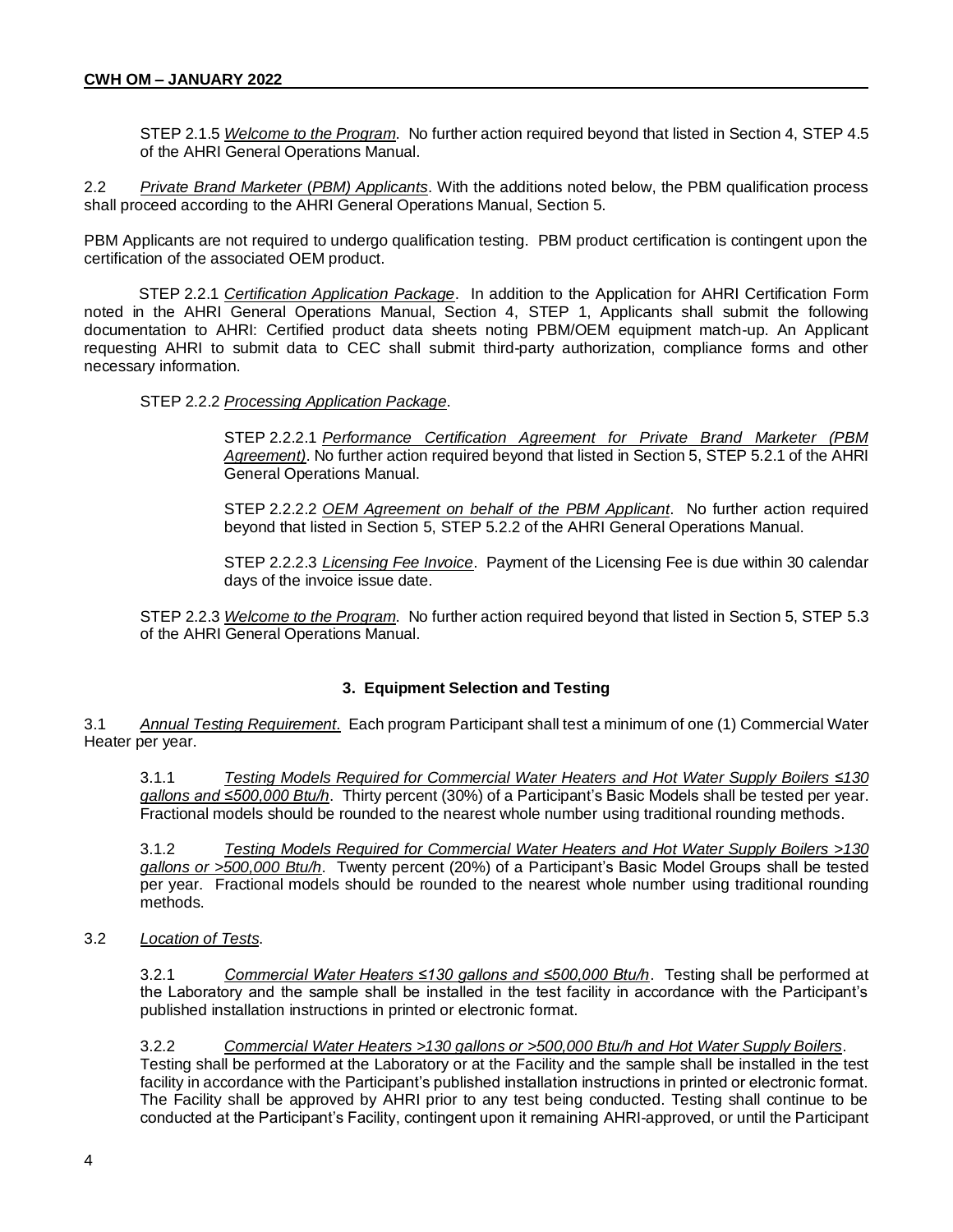notifies AHRI, in writing, of its desire to change facilities. All tests, regardless of location, shall be conducted or witnessed by the Laboratory's Representative (Representative).

3.3 *Witness Testing Procedures and Operations*. The AHRI CWH Certification Program allows witness testing for Commercial Water Heaters >130 gallons or >500,000 Btu/h and for Hot Water Supply Boilers where Participant personnel, witnessed by the Representative, conducts testing at a Facility on the Participant's premises. Witness testing requirements are covered in the AHRI General Operations Manual, Section 9.9 and as specified below.

- 3.3.1 *Application for Witness Testing*. A Participant shall submit all of the following to AHRI:
	- Form CWH-WT1, Application for Witness Testing;
	- Form CWH-WT2, Personnel Experience Questionnaire;
	- Form CWH-WT3, Facility and Equipment Questionnaire; and
	- A complete list of all instruments and equipment being used to perform certification testing in accordance with the Standard and a copy of each calibration report showing date of last calibration.

Electronic copies of these forms are available from AHRI.

3.3.2 *Inspection of Witness Test Facility*. Following preliminary witness test facility approval based on submitted data, the Representative shall inspect the Participant's witness test facility to verify compliance to the data submitted and to the certification program. Testing may be scheduled simultaneously with the witness test facility inspection; however, should the facility fail inspection, the testing shall be delayed until the witness facility is brought to compliance.

> 3.3.2.1 *Non-Compliant Inspection Results*. If the results of the inspection indicate that a Facility is non-compliant with the certification program, all discrepancies shall be resolved and resubmitted to the AHRI, before approval may be granted to proceed with certified rating tests.

> 3.3.2.2 *Final Approval of Witness Test Facility*. Upon acceptable results of the inspection, AHRI shall notify the Participant of final Facility acceptance and approval to proceed with witness tests. AHRI shall provide the Participant with a certificate of approval.

3.3.3 *Scheduled Witness Test Facility Re-approval*. The Participant's Facility shall remain approved for no more than two (2) years. At this time, re-approval shall be required, including submittal of the documents outlined in Section 3.3.1 and inspection outlined in Section 3.3.2. Upon re-approval by AHRI, the Facility shall receive a new certificate of approval.

3.3.4 *Unscheduled Facility Re-approval*. Any changes that may affect a Facility's ability to function per the certification program requirements, shall be required to be re-approved by the Representative prior to the conducting of any witness testing. At this time, re-approval shall be required, including submittal of the documents outlined in Section 3.3.1 and the inspection outlined in Section 3.3.2.

#### 3.3.5 *Witness Test Operations at a Facility*.

3.3.5.1 *Advance Set-Up of Sample in the AHRI-Approved Test Facility*. A Participant may set up the test sample in the Facility prior to the arrival of the Representative. Prior to witness test commencement, the Representative shall verify that the sample is the model selected by AHRI for witness testing and that the sample has been set up in the Facility in accordance with the Participant's installation instructions and the Standard.

3.3.5.2 *Duty Assignments of Representative*. Sample testing, data acquisition, and generation of test data shall be performed by the Participant personnel and assisted and witnessed by the Representative. Participant or Facility personnel shall be on-hand to assist the Representative as requested and are permitted to be present but are not permitted to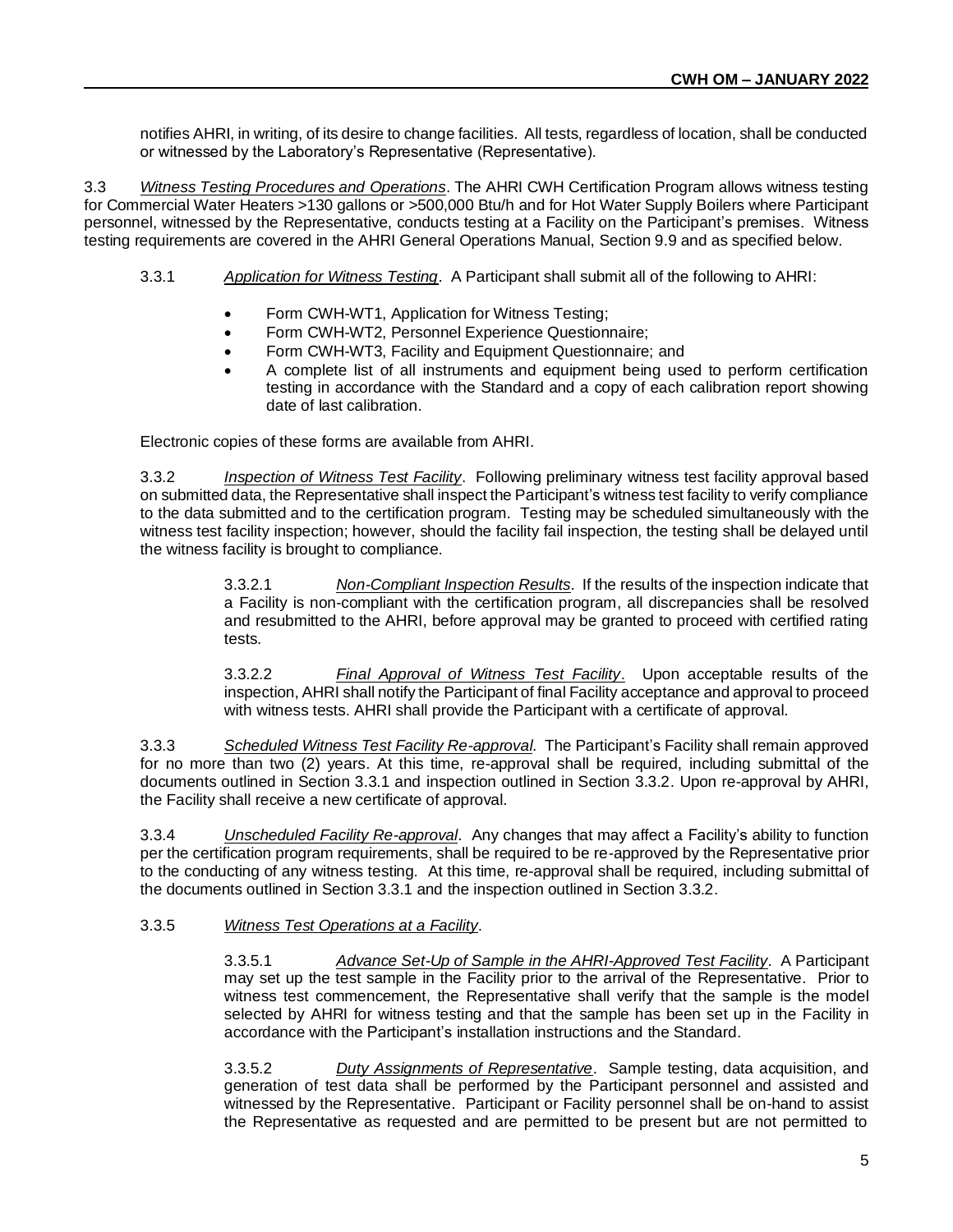tamper or adjust samples during witness tests, unless specifically requested by the Representative responsible for the witness test.

Verification of instrument application (in accordance with the procedures defined in the Standard) and verification of calibrations shall be performed by the Representative.

3.3.5.3 *Sample Start-Up and Operation*. Start-up and operation of the sample shall be in accordance with the installation and operation instructions shipped with the sample.

3.4 *Selection of Test Samples.* AHRI shall perform a Build-To-Specifications Test Sample Selection based on data contained in the Directory. AHRI shall inform the Participant, in writing, of the sample(s) selected for test.

3.5 *Method of Acquiring Test Samples.* Upon notification of selection by AHRI, the selected samples shall be made available accompanied by the Participant's published installation instructions in printed or electronic format. One (1) sample of each selected model shall be available; therefore, a Random Sample Selection is not required. The sample(s) can be shipped directly to the laboratory.

#### 3.6 *Sample Acquisition Timeframe*.

3.6.1 *For Commercial Water Heaters and Hot Water Supply Boilers ≤130 gallons and ≤500,000 Btu/h*. Selected samples shall be shipped to the Laboratory or be made ready for test at the Facility within 60 calendar days of AHRI selection accompanied by the Participant's published installation instructions in printed or electronic format. (Refer to Section 9 of the AHRI General Operations Manual.).

3.6.2 *For Commercial Water Heaters and Hot Water Supply Boilers >130 gallons or >500,000 Btu/h.* Selected samples shall be shipped to the Laboratory or be made ready for test at the Participant's Facility within 90 calendar days of AHRI selection, accompanied by the Participant's published installation instructions in printed or electronic format. (Refer to Section 9 of the AHRI General Operations Manual.)

Where requested models are not readily available, AHRI shall work with the Participant to find alternate representative models or time to allow for the manufacture of requested models. Where a requested model or acceptable alternate model is not available, the Participant shall work with AHRI to provide access for testing on next production. If a requested model or acceptable alternate is not produced and available for test within two (2) years from the date of request or five (5) years from the date the model entered the program or previous verification test, whichever is longer, the manufacturer shall discontinue the BMG.

3.7 *Testing Punch List*. The Participant shall complete and provide a Punch List, for all tests conducted at the Laboratory, (refer to the AHRI website) in electronic format to the Laboratory prior to sample arrival at the Laboratory. The Participant may choose to furnish a single Punch List for multiple tests.

The Punch List shall not contradict the installation and operations manual provided by the Participant, nor shall it contradict the guidelines provided in Appendix A of this operations manual. If there is a discrepancy between notes written on the Punch List, Installation and Operations Manual, products specific operations manual, Standard, and/or the Directory, AHRI shall determine which document takes precedence.

3.8 *Inoperable Samples*. In addition to the requirements for Inoperable Samples in the General Operations Manual, samples received at the Laboratory which produce more than 400 ppm air-free CO (sample taken at steady state following the procedure described in ANSI Z21.10.3) at normal input shall be deemed Inoperable Samples.

- 3.9 *Certified Data.* Within the program, tests shall be conducted to verify the following certified data:
	- *Thermal Efficiency.* Required on all Gas and Oil Commercial Water Heaters and Hot Water Supply Boilers.

For annual testing, the Thermal Efficiency test results shall be greater than or equal to 95.0% of the rated value.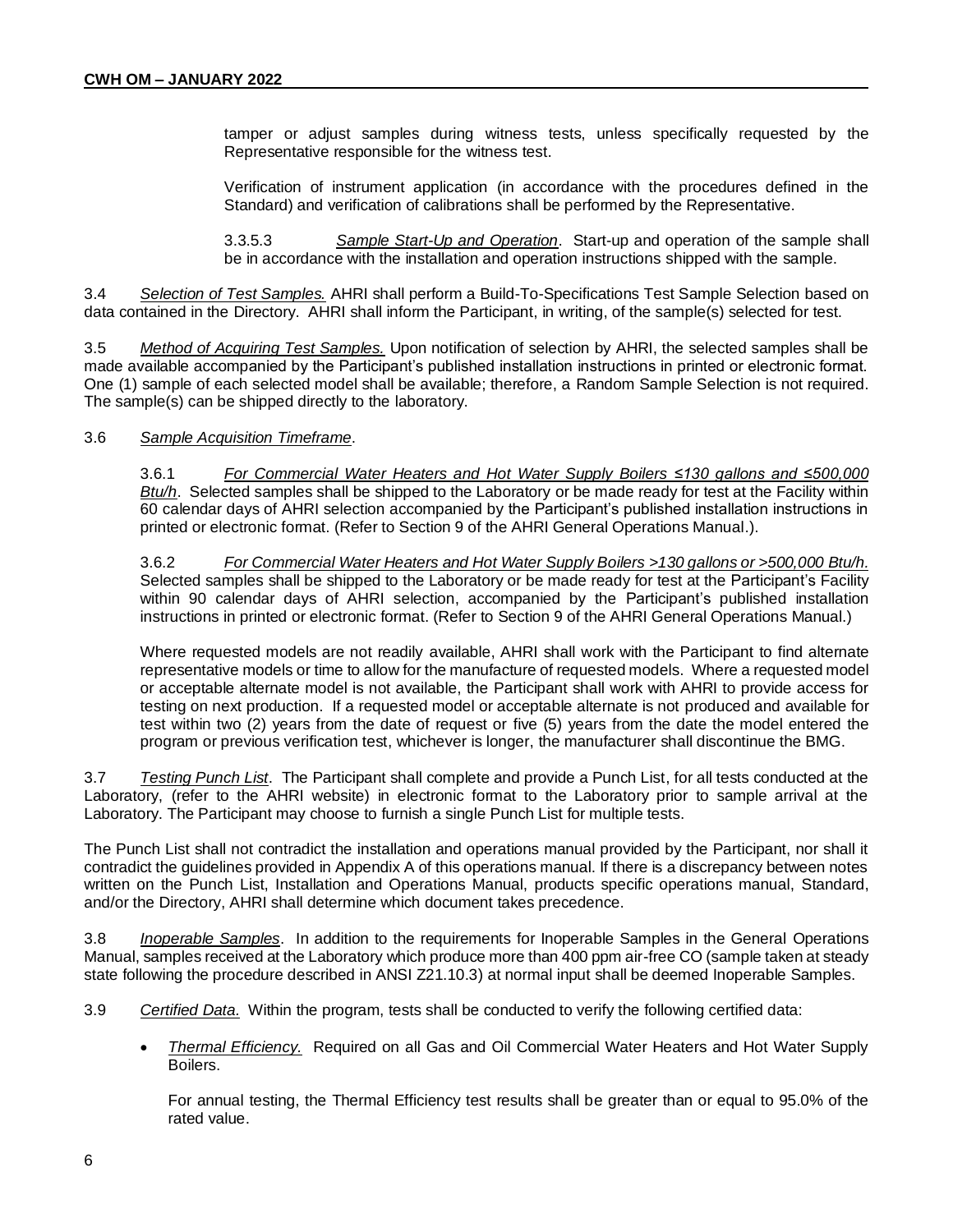For qualification testing, the Thermal Efficiency test results shall be greater than or equal to 98.0% of the rated value.

- *Standby Loss.* Required on all Commercial Water Heaters and Hot Water Supply Boilers having rated storage capacities equal to or greater than 10 gallons. Products meeting the following criteria may be tested for Standby Loss at the Applicant/Participant's option:
	- $\circ$  Instantaneous Gas and Oil-Fired Water Heaters and Hot Water Supply Boilers with less than 10 gallons of water.
	- $\circ$  Water Heaters having more than 140 gallons of storage capacity provided that the tank surface is thermally insulated to R-12.5 or more, a standing pilot light is not used, and Gas or Oil-fired heaters utilize fan assisted combustion.

For annual testing and qualification testing, the Standby Loss test results shall be less than or equal to 110.0% of the rated value.

3.9.1 Rounding to Determine Compliance. The required number of significant digits, per the Applicable Rating Standard, shall be used for calculations. The result of the Thermal Efficiency test, as applicable, shall be rounded to the nearest whole number using traditional rounding to determine compliance. If reported in Btu/h, the result of the Standby Loss test shall be rounded to the nearest whole number using traditional rounding to determine compliance, and two decimal places if reported using %/hour.

When determining compliance using the results of more than two samples, the mean of the applicable test results shall be determined before rounding.

#### 3.10 *Test Failures*.

#### 3.10.1 *Options Following First Sample Failure*

3.10.1.1 *Commercial Water Heaters and Hot Water Supply Boilers ≤130 gallons and ≤500,000 Btu/h*. When the Participant is notified of a first sample certified rating failure, the Participant has seven (7) calendar days to select one (1) of the following options (effective starting with tests in the 2019 program year):

- Re-rate the Basic Model and its derivatives proportionate to the failed test results;
- Test second sample of the same model (sample shall be available within the timeframe and procedure allotted in Section 3.6.1 following notification of decision to AHRI via Manufacturer's Decision Form [MDF]); or
- Obsolete the Basic Model and its derivatives.

3.10.1.2 *Commercial Water Heaters and Hot Water Supply Boilers >130 gallons or >500,000 Btu/h.* When the Participant is notified of a first sample certified rating failure, the Participant has seven (7) calendar days to select one (1) of the following options (effective starting with tests in the 2019 program year):

- Re-rate the BMG, proportionately lower, based on the test sample's failed results;
- Test second sample of the same model (sample shall be available within the timeframe and procedure allotted in Section 3.6.2 following notification of decision to AHRI via Manufacturer's Decision Form [MDF]); or
- Obsolete the affected model and either obsolete or rerate all models that are part of a BMG.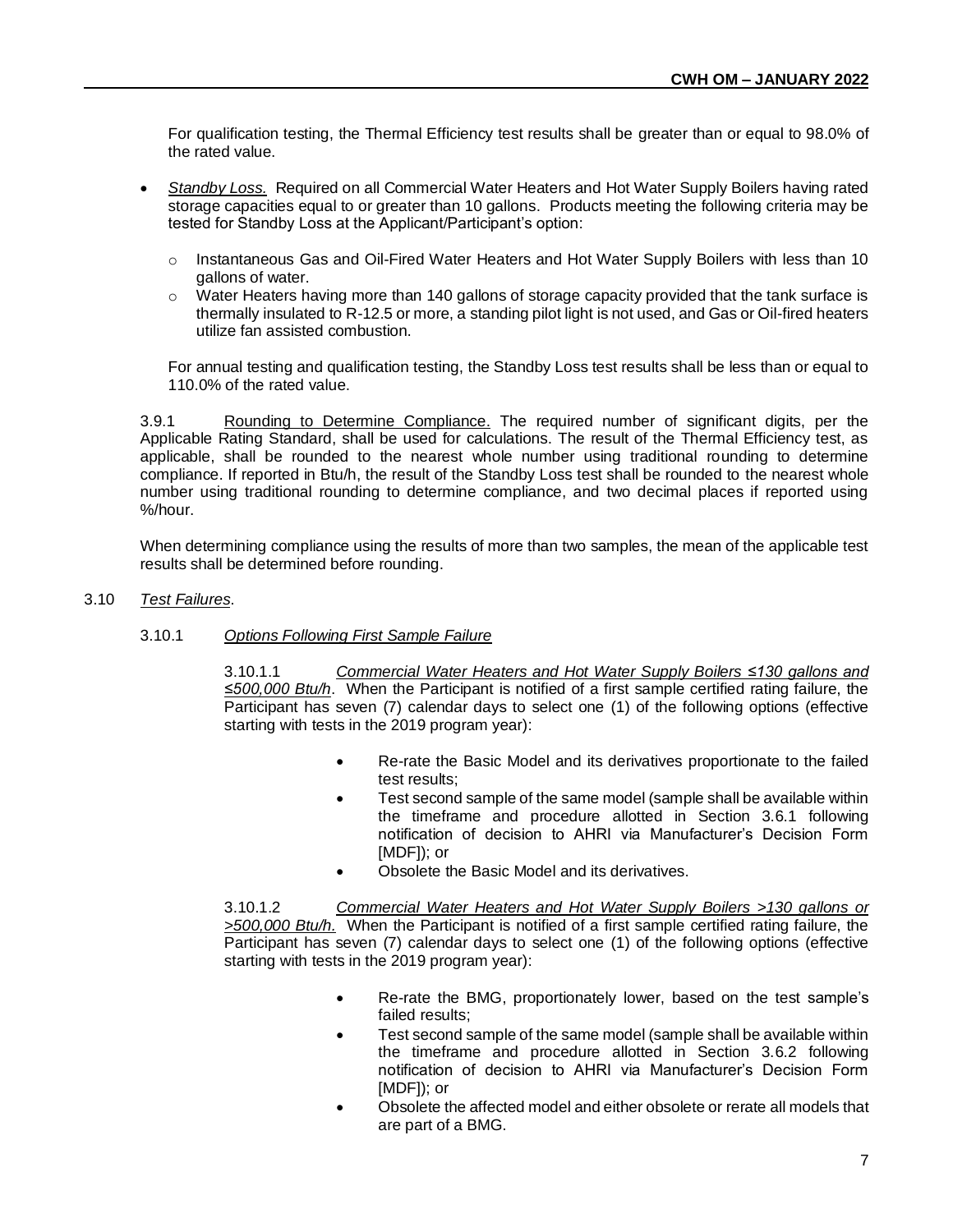#### 3.10.2 *Options Following Second Sample Failure*

3.10.2.1 *Commercial Water Heaters and Hot Water Supply Boilers ≤130 gallons and ≤500,000 Btu/h*. When the Participant is notified of a second-sample certified rating failure, the Participant has seven (7) calendar days to select one of the following options (effective starting with tests in the 2019 program year):

- Re-rate the Basic Model. The re-rating of the affected model shall be no better than the mean results of the tested samples;
- Request testing of up to 2 additional samples selected by AHRI. Where possible, these samples should be selected from different production runs, and shall be completed within six (6) months of AHRI's approval of additional sample request.
	- o If the mean result of all tested samples is compliant, no further action is required.
	- $\circ$  If, at the conclusion of additional sample testing, the ratings are not verified, the Participant shall select to either obsolete or rerate within seven (7) calendar days of notification of additional sample testing failure; or
- Obsolete the Basic Model.

3.10.2.2 *Commercial Water Heaters and Hot Water Supply Boilers >130 gallons or >500,000 Btu/h.* When the Participant is notified of a second-sample certified rating failure, the Participant has seven (7) calendar days to select one of the following options (effective starting with tests in the 2019 program year):

- Re-rate the Basic Model, or all models that are part of a BMG, no better than the mean results of the tested samples.
- Obsolete the affected model and either obsolete or rerate all models that are part of a BMG. The re-rating of the affected model shall be no better than the mean results of the tested samples

3.11 *Clarification of Test Procedures.* The AHRI CWH Test Procedure Guideline shall be used to help standardize running of the test procedures in the Standard. Such guidelines shall not revise or modify the test procedure but shall seek to provide uniformity in interpretation of terms, measurements, and application of procedures.

3.11.1 *Compliance with Testing Guidelines*. For consistent and repeatable results, the Laboratory shall test samples in accordance with Appendix A.

#### 3.12 *Re-rating, Production Stopped, or Obsolete a Basic Model or BMG.*

#### 3.12.1 *Voluntarily Changed Rating or Changing Status to Production Stopped for a Model.*

- The Participant may voluntarily change a model's status to Production Stopped or lower the rating (decrease Thermal Efficiency or increase Standby Loss) for any existing model at any time prior to AHRI's selection for compliance testing of that model or any of its associated models.
- The Participant may increase the rating (increase Thermal Efficiency or decrease Standby Loss) if supporting data is submitted following the requirements of Section 3.13. The increased rating shall not be included in the program until any questions concerning the rerating are answered to the satisfaction of the AHRI. Models with increased ratings shall be subject to increased review and selection for verification testing.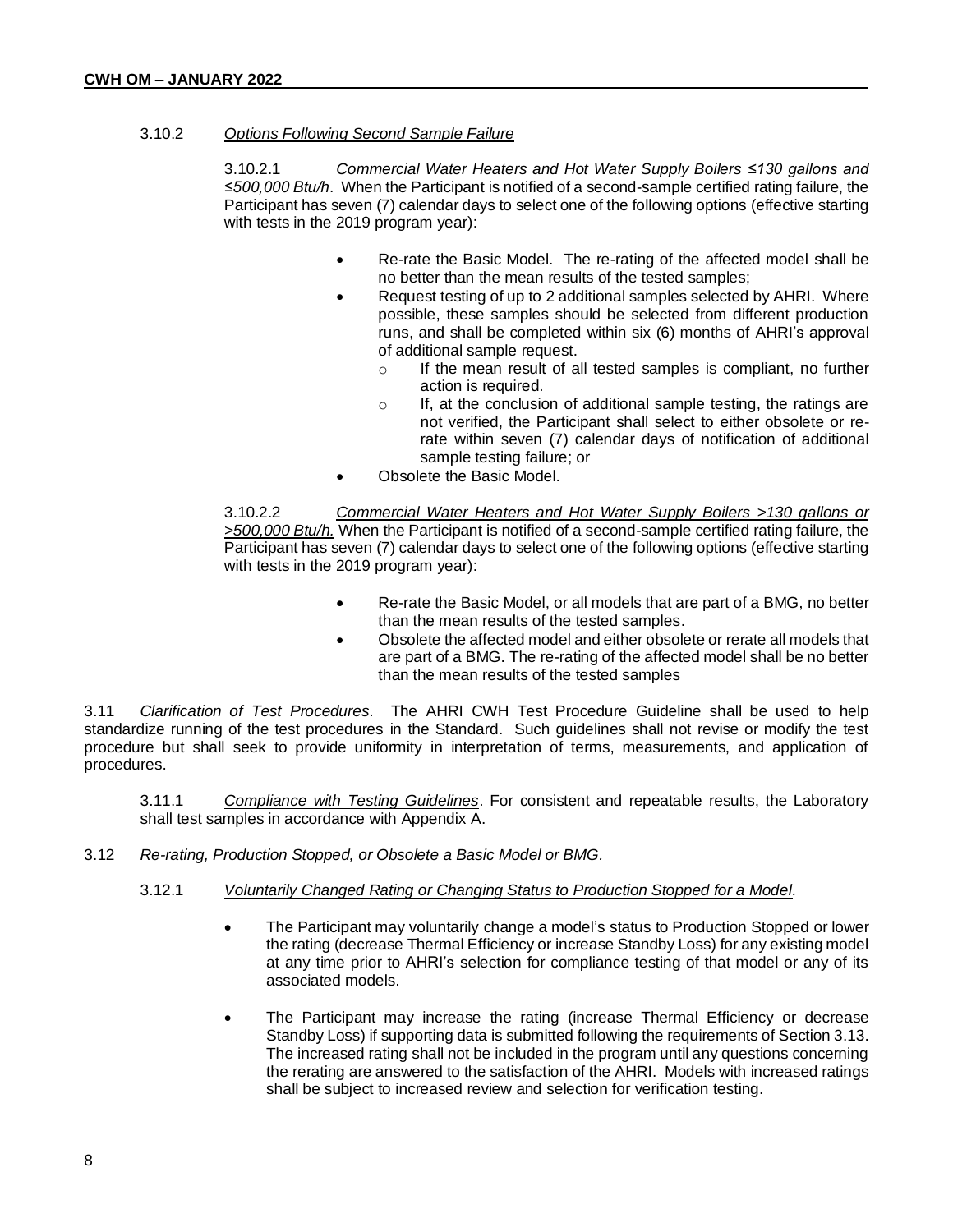3.13 *Requirement for Adding New Basic Model or BMG to the Directory*. To add a new Basic Model or BMG, Participants shall submit the following documentation to AHRI:

- Two test reports for each Basic Model; or
- At least one test report for the largest and smallest models in each BMG with straight line interpolation of intermediate models (if not tested).

The claimed Thermal Efficiency and/or Standby Loss shall meet the requirements of Section 3.9 and shall be supported by the test results provided in accordance with 10 CFR § 429.44 (1).

A Participant requesting AHRI to submit data to CEC shall submit third-party authorization, compliance forms and other necessary information.

#### **4. Challenge Tests**

The Challenge Test process shall proceed according to the AHRI General Operations Manual, Section 10.

#### **5. AHRI Directory of Certified Product Performance**

All certified products shall be listed in the Directory, [www.ahridirectory.org.](http://www.ahridirectory.org/) Certification shall not be implied nor claimed for any product not listed in the Directory. Except as noted below, the Participant shall follow the steps outlined in Section 11 of the AHRI General Operations Manual.

5.1 *Publication of Ratings in Certified Directory*. The following information pertaining to each model certified shall be published in the Directory:

- AHRI Certified Reference Number
- Model Status
- Brand Name
- Series Name
- Model Number(s) or Designation(s)
- Energy Source
- Heater Type
- Hot Water Supply Boiler
- Thermal Efficiency, %
- Standby Loss (% per hour or Btu/h per federal requirements) or Insulation R value (optional for Commercial Water Heaters with storage ≥ 140 gallons without standing pilot or with fan assisted combustion)
- Rated Volume (gallons)
- Measured Volume (gallons) for electric only
- Input Rate (MBtu/h or kW)

Additional data may be shown for products sold in areas requiring further product information or ratings.

#### **6. Assessment and Payment of Certification Fees**

Refer to Section 12 of the AHRI General Operations Manual.

#### **7. Issuance of Violations and/or Termination**

Refer to Section 14 of the AHRI General Operations Manual.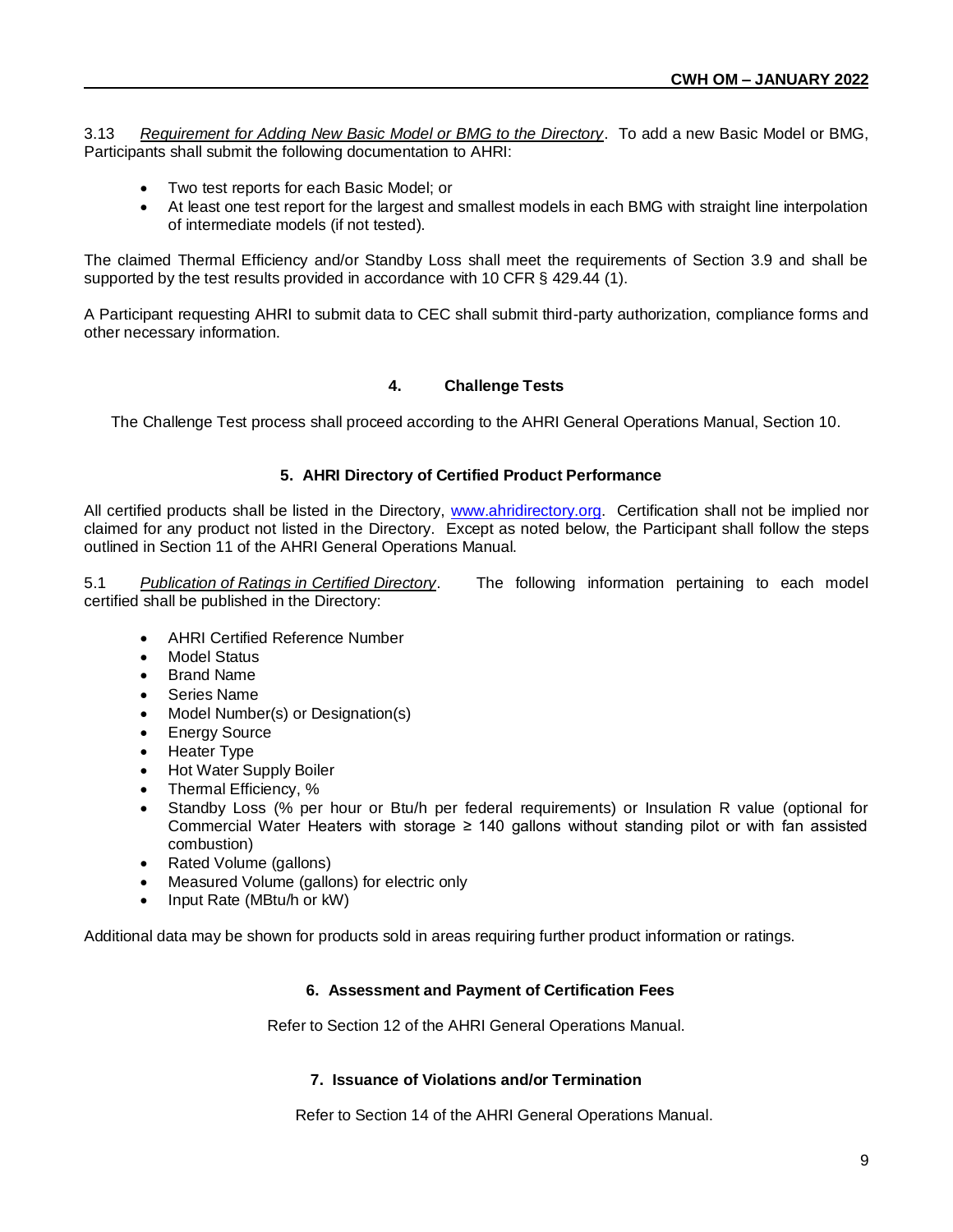#### **8. Program Hierarchy, Complaints, and the Appeals Process**

Refer to Section 15 of the AHRI General Operations Manual

#### **9. Proper Use of the AHRI Certification Mark and Claims to Certification**

Refer to Section 8 of the AHRI General Operations Manual.

9.1 *Advertising with Residential Water Heater Metrics.* Pursuant to the February 8, 2019 Department Of Energy (DOE) Enforcement Policy Statement for Water Heater Efficiency Representations, manufacturers will not receive a program violation for a model advertised in the AHRI Directory as a Commercial Water Heater that is also advertised in the market with metrics in accordance with 10 CFR Part 430 Subpart B Appendix E provided that the following criteria are met:

- Should be able to provide test reports in accordance with 10 CFR Part 430 Subpart B Appendix E.
- The model does not fall within the scope of the DOE Enforcement Policy for Circulating Water Heaters effective September 5, 2019 and ending December 31, 2021.
- The model does not fall within the scope of the DOE Enforcement Policy for Certain Consumer Water Heaters effective October 1, 2019 and ending December 31, 2021.
- AHRI Certification and AHRI Certification Mark only apply to the model as a Commercial Water Heater. All product literature clearly differentiates between AHRI Certified and non-certified metrics, and program Ratings and other data shall be placed into a table meeting the specified format found in the examples below or equivalent.

| <b>Commercial Water Heater Performance Data Shown With Standby Loss And</b><br>Example 1a:<br>Optional First Hour Rating And Uniform Energy Factor In The Same Table |                         |                      |                                |                                       |                               |                           |
|----------------------------------------------------------------------------------------------------------------------------------------------------------------------|-------------------------|----------------------|--------------------------------|---------------------------------------|-------------------------------|---------------------------|
|                                                                                                                                                                      |                         |                      | <b>AHRI</b> CERTIFIED.         |                                       | Ratings Not Certified by AHRI |                           |
| Model<br><b>Number</b>                                                                                                                                               | Rated<br>Volume,<br>Gal | Input Rate,<br>Btu/h | Thermal<br>Efficiency,<br>$\%$ | Standby<br>Loss<br>B <sub>tu</sub> /h | UEF                           | First Hour Rating,<br>Gal |
| WH080199                                                                                                                                                             | 80                      | 199.000              | 82                             | 1200                                  | 0.6                           | 250                       |

| <b>Commercial Water Heater Performance Data Shown Without Standby Loss And</b><br>Example 1b:<br><b>Optional First Hour Rating And Uniform Energy Factor In The Same Table</b> |                      |                          |                               |         |
|--------------------------------------------------------------------------------------------------------------------------------------------------------------------------------|----------------------|--------------------------|-------------------------------|---------|
|                                                                                                                                                                                |                      | <b>AHRI</b> CERTIFIED.   | Ratings Not Certified by AHRI |         |
| Model<br>Number                                                                                                                                                                | Input Rate,<br>Btu/h | Thermal Efficiency,<br>% | UEF                           | Max GPM |
| WH250                                                                                                                                                                          | 250,000              | 95                       | 0.92                          | 7.0     |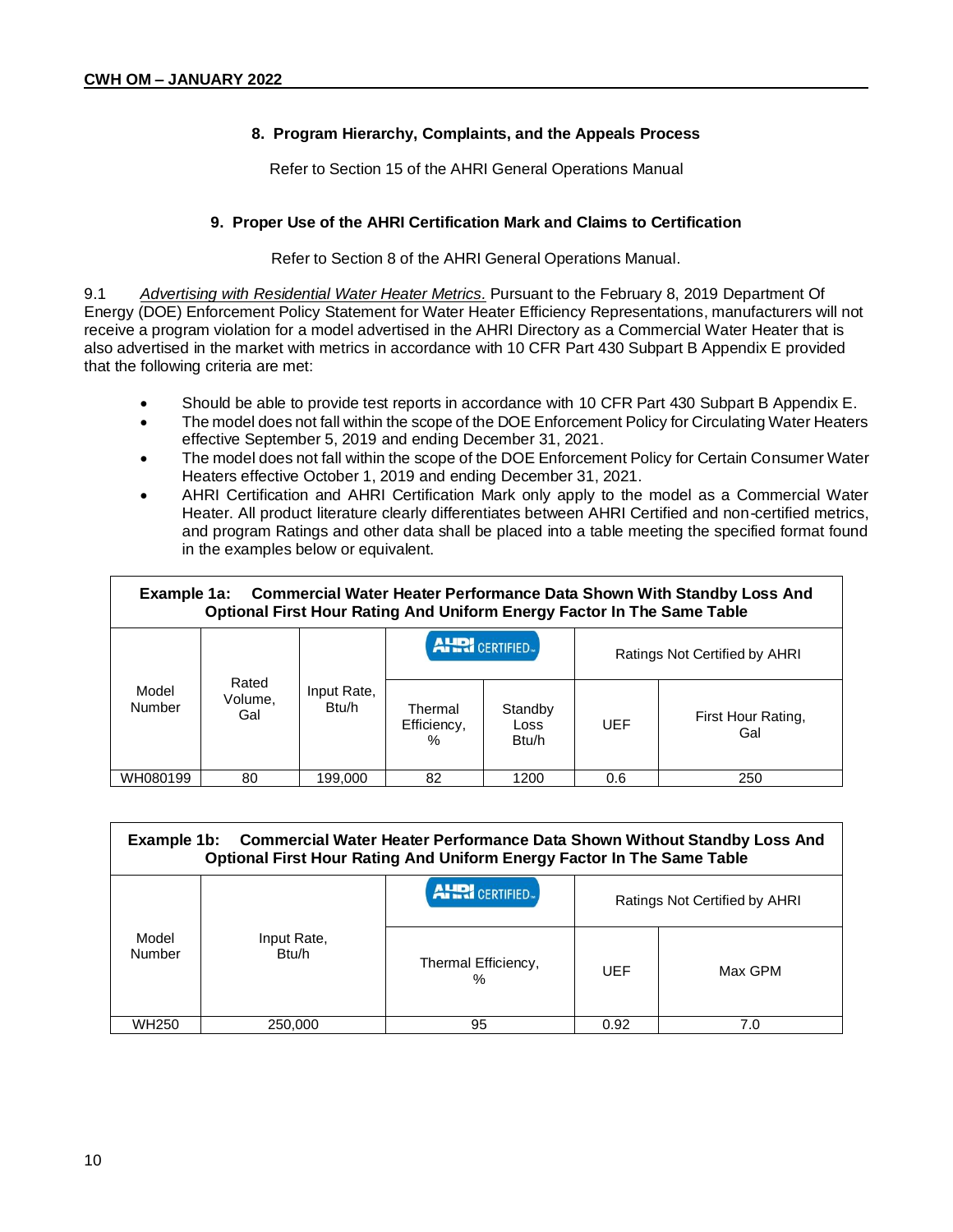| Example 2a: Commercial Water Heater Performance Data Shown With Standby Loss And<br><b>Optional First Hour Rating And Uniform Energy Factor In Two Tables</b> |                         |                      |                               |                           |  |
|---------------------------------------------------------------------------------------------------------------------------------------------------------------|-------------------------|----------------------|-------------------------------|---------------------------|--|
|                                                                                                                                                               |                         |                      | <b>AHRI</b> CERTIFIED         |                           |  |
| Model<br>Number                                                                                                                                               | Rated<br>Volume,<br>Gal | Input Rate,<br>Btu/h | Thermal Efficiency,<br>$\%$   | Standby Loss<br>Btu/h     |  |
| WH080199                                                                                                                                                      | 80                      | 199,000              | 82                            | 1200                      |  |
|                                                                                                                                                               |                         |                      | Ratings Not Certified by AHRI |                           |  |
| Model<br>Number                                                                                                                                               | Rated<br>Volume,<br>Gal | Input Rate,<br>Btu/h | <b>UEF</b>                    | First Hour Rating,<br>Gal |  |
| WH080199                                                                                                                                                      | 80                      | 199,000              | 0.6                           | 250                       |  |

| <b>Commercial Water Heater Performance Data Shown Without Standby Loss And</b><br>Example 2b:<br><b>Optional First Hour Rating And Uniform Energy Factor In Two Tables</b> |                      |                               |         |  |
|----------------------------------------------------------------------------------------------------------------------------------------------------------------------------|----------------------|-------------------------------|---------|--|
|                                                                                                                                                                            |                      | <b>AHRI</b> CERTIFIED.        |         |  |
| Model<br>Number                                                                                                                                                            | Input Rate,<br>Btu/h | Thermal Efficiency,<br>$\%$   |         |  |
| <b>WH250</b>                                                                                                                                                               | 250,000              | 95                            |         |  |
|                                                                                                                                                                            |                      |                               |         |  |
|                                                                                                                                                                            |                      | Ratings Not Certified by AHRI |         |  |
| Model<br>Number                                                                                                                                                            | Input Rate,<br>Btu/h | <b>UEF</b>                    | Max GPM |  |
| <b>WH250</b>                                                                                                                                                               | 250,000              | 0.92                          | 7.0     |  |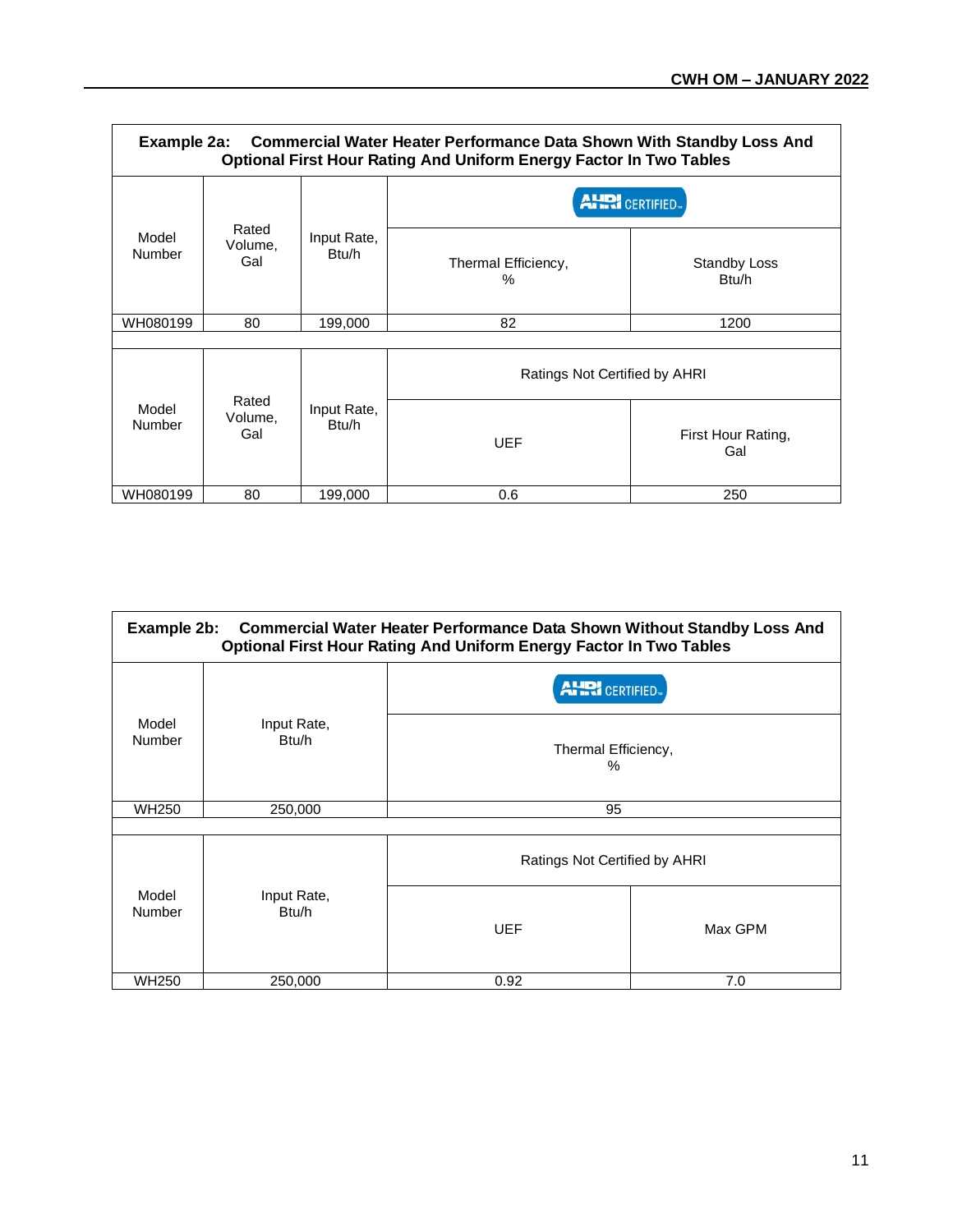#### **APPENDIX A. GUIDELINE FOR TESTING ELECTRIC, GAS, AND OIL-FIRED COMMERCIAL WATER HEATERS**

Note: This document is an adjunct to the Department of Energy (DOE) test method for determining the energy efficiency of commercial water heaters as in the test procedure incorporated by reference in 10 CFR Part 431 Subpart G. It is used by the AHRI Commercial Water Heater Certification Program as a guideline providing clarification on how testing is conducted by the contracted third-party laboratory. None of the details contained in this document are counter to or inconsistent with the DOE test method.

#### **Section A1. Purpose**

**A1.1** *Purpose*. The purpose of this guideline is to provide details on the specific instrumentation, test setup, and testing procedures used to measure water heater efficiency. This document has been drafted as an adjunct to the Department of Energy (DOE) test method for determining the energy efficiency of commercial water heaters as incorporated by reference in 10 CFR Part 431 Subpart G.

**A1.1.1** *Intent*. This guideline is intended for the guidance of the industry, including manufacturers and third-party laboratories.

**A1.1.2** *Review and Amendment*. This guideline is subject to review and amendment as technology advances.

#### **Section A2. Scope**

**A2.1** *Scope*. These guidelines apply to Commercial Water Heaters and Hot Water Supply Boilers, as defined in Section 1.2.

**A2.2** *Exclusions*. These guidelines do not apply to the rating and testing of any other type of systems providing potable hot water.

#### **Section A3. Definitions**

- **A3.1** *Thermal Efficiency.* As defined in 10 CFR Part 431.102.
- **A3.2** *Standby Loss.* As defined in 10 CFR Part 431.102.
- **A3.3** *Storage Vessel Capacity*. As determined according to ANSI Z21.10.3-2011/CSA 4.3.

#### **Section A4. Test Guidelines**

- **A4.1** *Test Preparation*.
	- **A4.1.1** *Documentation.*

**A4.1.1.1** *Reference Standard.* The following standard shall be referenced: 10 CFR Part 431 Subpart G and ANSI Z21.10.3-2011/CSA 4.3-2011.

**A4.1.1.2** Operator shall initiate a new test file and assign a new test number for each test unit.

**A4.1.2** *Instrumentation.* At a minimum, all instruments shall meet the accuracies listed in Table A1.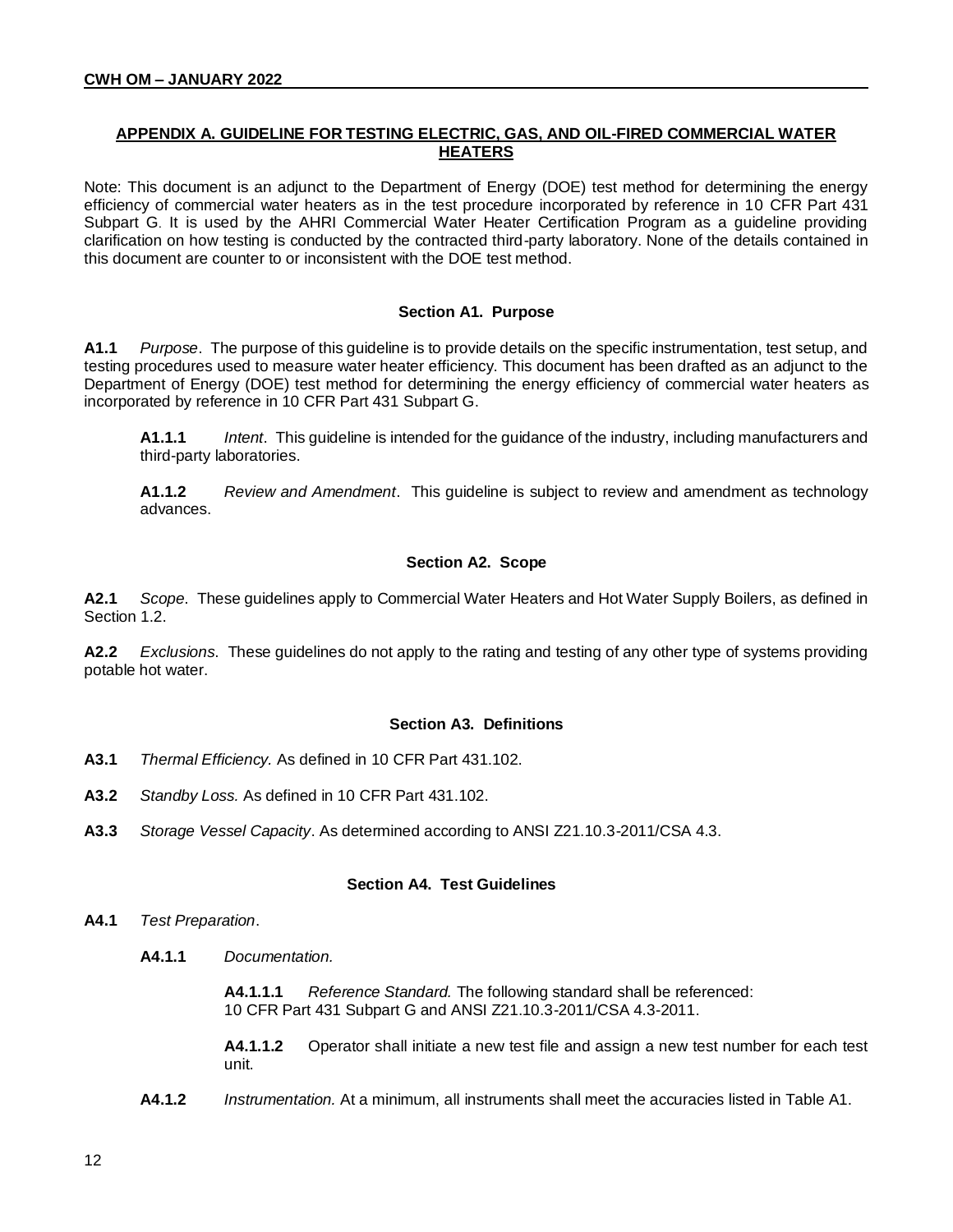**A4.1.2.1** When a water flow meter is used, the flow shall be measured on the inlet side of the water heater. Where water mass is used in calculations the density of the water shall be determined based on the temperature of the water where the water flow or weight is measured.

**A4.1.3** *Calibration.* Instruments shall be calibrated at a minimum of every 12 months (refer to Table A2). Instrument calibration records shall be maintained and instruments shall be labeled with an identification number matching its calibration record. Operator shall ensure that calibrations are current and, if applicable, instruments are zeroed out prior to test. Instruments shall be calibrated by an ISO 17025 certified laboratory unless:

**A4.1.3.1** When using external calibration services:

**A4.1.3.1.1** Traceability of measurements is assured by the use of calibration services for laboratories that can demonstrate competence, measurement capability and traceability; and;

**A4.1.3.1.2** Calibration certificates issued by these laboratories contain the measurement results for the ranges being used.

**A4.1.3.2** When equipment is internally calibrated:

**A4.1.3.2.1** Laboratory established traceability of its own measurement standards and measuring instruments to the International System of Units (SI) by means of an unbroken chain of calibrations or comparisons linking them to the relevant primary standards of the SI units of measurement and; and

**A4.1.3.2.2** The link to units achieved by reference to national measurement standards (i.e. measurement standards and instruments directly traceable to the National Institute of Standards and Technology (NIST) or other nationally recognized organization such as A2LA, UKAS, SCC, IAS, etc.).

**A4.1.4** *Thermocouples* submerged in water shall be of the sheathed, ungrounded type. For the thermocouple tree, beaded-type thermocouple wires may be used instead of probes when:

- Using the outlet fitting, its diameter is insufficient to pass the six probe assembly without restricting the water flow; or
- There is a top center outlet with no anode, requiring an offset in the TC's in order to clear the elements; or
- There are side relief openings where the TC's require a 90-degree bend, which would destroy probes; or
- Encountering other circumstances after the testing agency and the manufacturer have consulted and agreed it is necessary.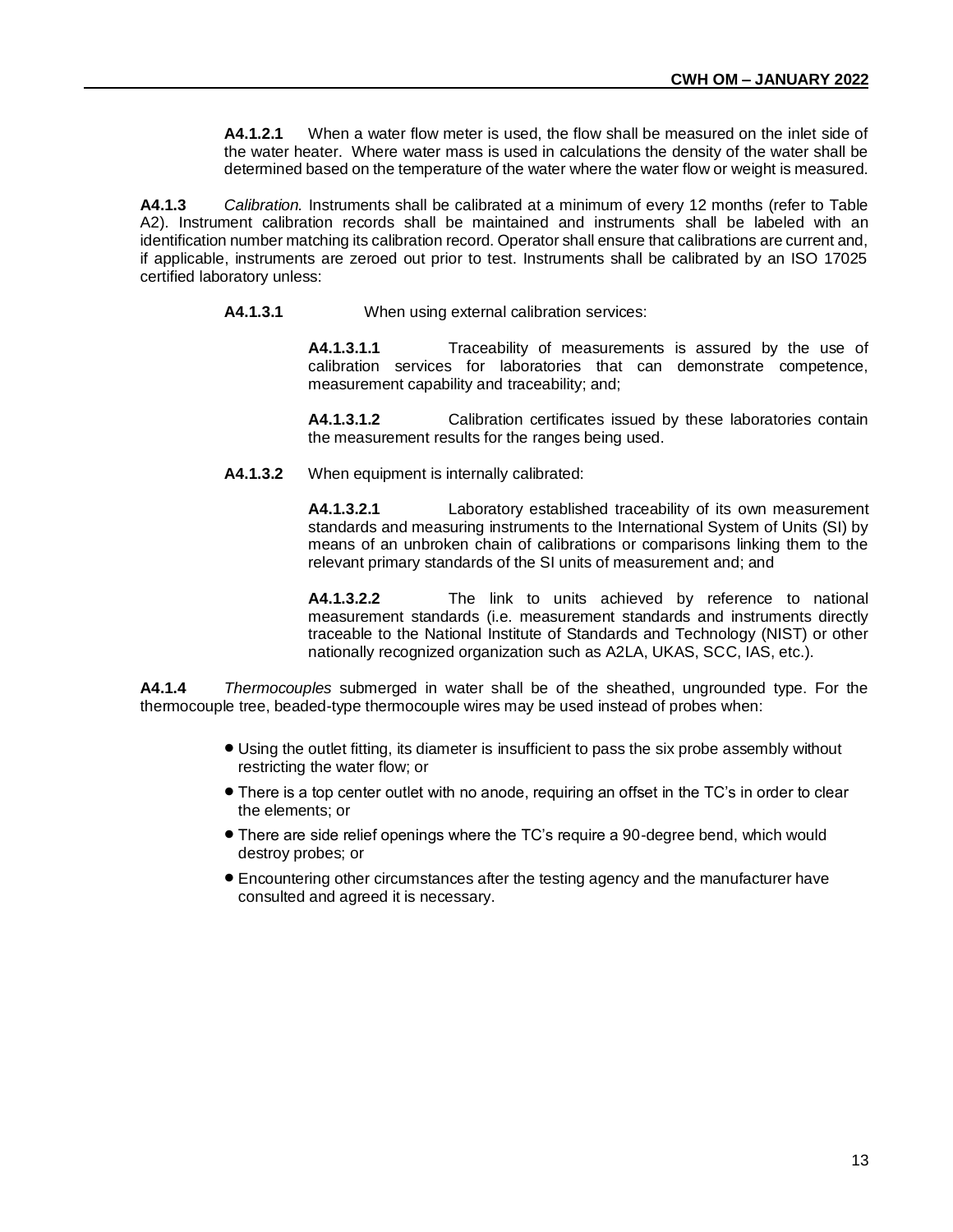| <b>Table A1. Minimum Instrument Accuracies</b> |                |                              |                                |  |
|------------------------------------------------|----------------|------------------------------|--------------------------------|--|
| Measurement                                    | <b>Units</b>   | Source                       | Minimum                        |  |
| <b>Electric Power</b>                          | watt-hour      | transducer                   | $±0.25\%$ of RDG               |  |
| <b>Water Flow Rate</b>                         | gpm or lbm/min | flow meter                   | $\pm 0.25\%$ of RDG            |  |
| Wf                                             | lbm            | scale                        | $±0.5%$ of RDG                 |  |
| <b>Barometric Pressure</b>                     | in $Hg$        | barometer                    | $\pm 0.05$ in Hg               |  |
| Volume of Gas                                  | cu-ft          | gas meter                    | $1\%$                          |  |
| <b>HHV</b>                                     | Btu/cu-ft      | Calorimeter or spectrometer  | $±0.5\%$ of RDG                |  |
| P <sub>2</sub>                                 | psig           | pressure gauge or transducer | $±1$ psi                       |  |
| $P_{gas}$                                      | in $H_2O$      | manometer                    | $\pm 0.1$ inch of water column |  |
| Water I/O Temperature                          | $\mathsf{P}$   | TC or RTD                    | $±0.2^{\circ}F$                |  |
| <b>Tank Temperature</b>                        | $\mathsf{P}$   | TC or RTD                    | $±0.5^{\circ}F$                |  |
| <b>Ambient Temperature</b>                     | $\circ$ F      | TC or RTD                    | $±0.2$ °F                      |  |
| <b>Gas Temperature</b>                         | $\mathsf{P}$   | TC or RTD                    | $±0.5^{\circ}$ F               |  |
| Time                                           | hr             |                              | 0.000139 hr                    |  |
| Voltage                                        | volts          | transducer                   | 1.0 volt                       |  |
| Current                                        | amp            | amp transducer               | $0.1$ amp                      |  |

| <b>Table A2. Instruments Calibration Timetable</b> |                                             |  |
|----------------------------------------------------|---------------------------------------------|--|
| Equipment                                          | <b>Calibration Cycle</b>                    |  |
| Natural Gas Calorimeter                            | Every year                                  |  |
| Gas Chromatograph                                  | Quarterly                                   |  |
| <b>Water Flow Meter</b>                            | Every year                                  |  |
| Manometer                                          | Every year                                  |  |
| <b>Temperature Readout</b>                         | Every year                                  |  |
| Stopwatch                                          | Every year                                  |  |
| Scale                                              | Every year                                  |  |
| <b>Pressure Transducer</b>                         | Every year                                  |  |
| U-Tube Manometer                                   | Every year                                  |  |
| T/C Assembly                                       | Every year                                  |  |
| Pressure Transducer                                | Every year                                  |  |
| Pressure gauge                                     | Every year                                  |  |
| Digital Multimeter                                 | Every year                                  |  |
| $CO / CO2$ Analyzer                                | Verified daily if used, calibrated annually |  |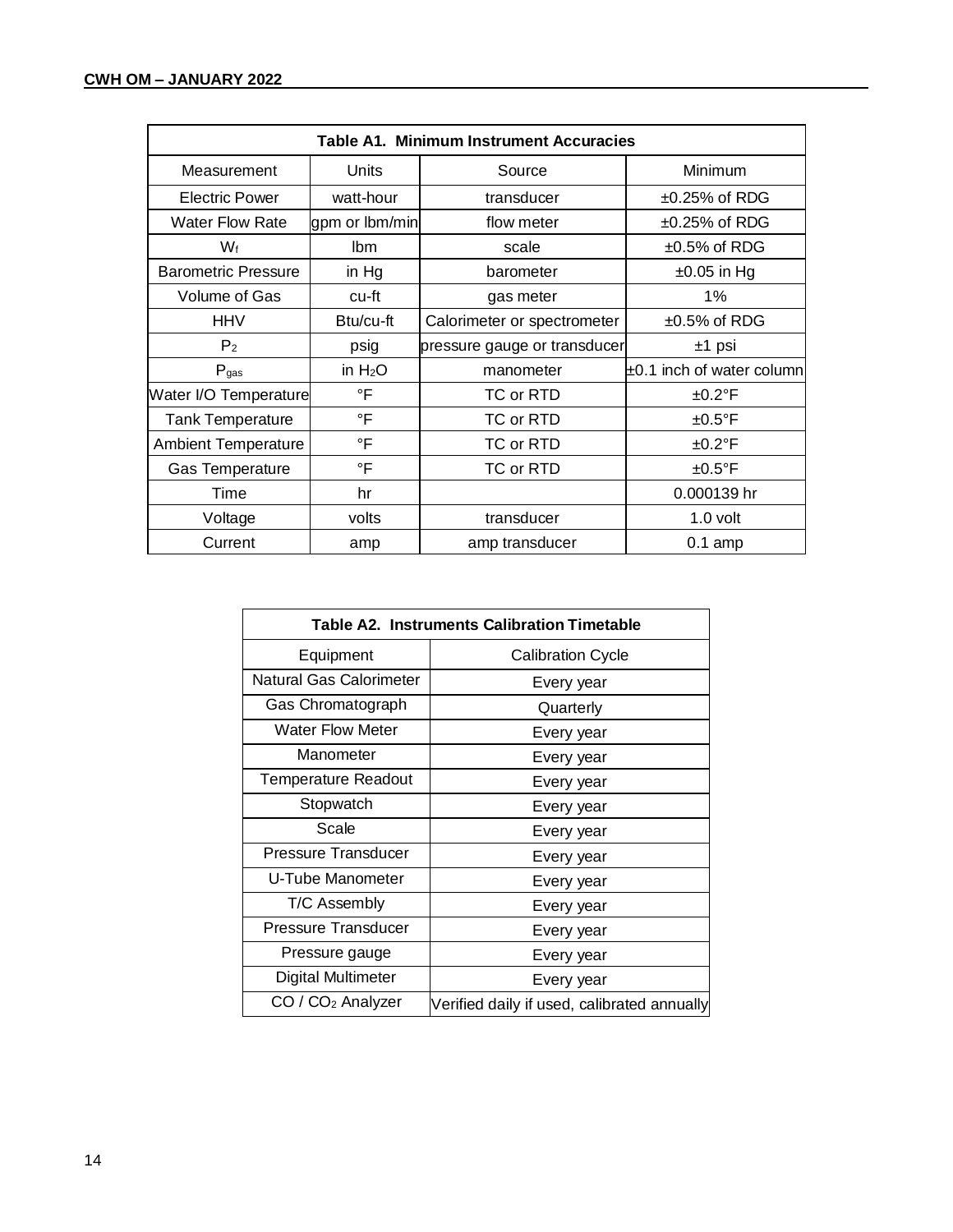#### **A4.2** *Test Set-up*.

**A4.2.1** *Test Unit Preparation and Storage Vessel Capacity*.

**A4.2.1.1** Operator shall place the unit in a conditioned space for at least 24 hours. The conditioned space must be maintained at  $75^{\circ}$ F  $\pm$  10°F.

**A4.2.1.2** The operator shall place the unit on a test platform as specified in ANSI Z21.10.3- 2011 E.1 and install valves, plugs and water connections required for the storage capacity test.

**A4.2.1.3** The water heater shall be connected to a compressed air supply and a drain hose shall be connected to the water heater's drain valve.

**A4.2.1.4** The water heater's drain valve shall be opened and the compressed air supply shall be turned on.

> **A4.2.1.4.1** Tip the water heater towards its drain valve while the air supply is turned on to allow all water that may be inside the tank to be drained off. After all water is removed, remove the drain hose and compressed air supply line.

**A4.2.1.5** Test unit shall be weighed with valves, plugs and connections attached and dry Weight recorded (W<sub>TANK,DRY</sub>).

**A4.2.1.6** Water heater shall be filled with water at a minimum pressure of 40 psi but not in excess of the water heater's rated maximum allowable working pressure and checked for leaks.

> **A4.2.1.6.1** Air shall be purged from the water heater during this process, including any other time the water heater is filled, transferred to a different test station, or disconnected from the water supply. A top spud location shall be used to purge any air from the water heater.

**A4.2.1.7** Temperature of the inlet water shall be noted, and density of water at that temperature shall be used to calculate the volume.

**A4.2.1.8** The filled water heater shall be weighed (W<sub>TANK,FULL</sub>). The weight of the water in the water heater (W) shall be recorded in the test report.

**A4.2.2** *Thermocouple Placement Procedure for Water Heaters with Tanks (optional for units with less than 10 gallons or more than 140 gallons of storage capacity)*

**A4.2.2.1** Install a clear 0.25 in. inner diameter (ID) tube on tank drain cock with provision to control the flow of and collect water drained from the water heater. Draw the tube up the side of the water heater jacket and secure the end of the tube.

**A4.2.2.2** Fill water heater with water.

**A4.2.2.3** Open drain cock between the tank and clear tube and allow water level to stabilize in tube. Ensure the water heater is filled with no entrapped air. CAUTION: Do not allow the insulation to become wet, the water heater will be considered damaged and must be replaced with a new unit.

**A4.2.2.4** Place tank top mark "T" on the water heater jacket at level of full water heater.

**A4.2.2.5** Using the weight of the water in the tank (W), drain  $W/12 \pm 0.5$  lb. of water.

**A4.2.2.6** Allow the water level in the tube to stabilize. Mark water level in tube on the water heater jacket. Measure and record distance from mark indicating tank top (T) to indicate 1/12 capacity. This value is P6.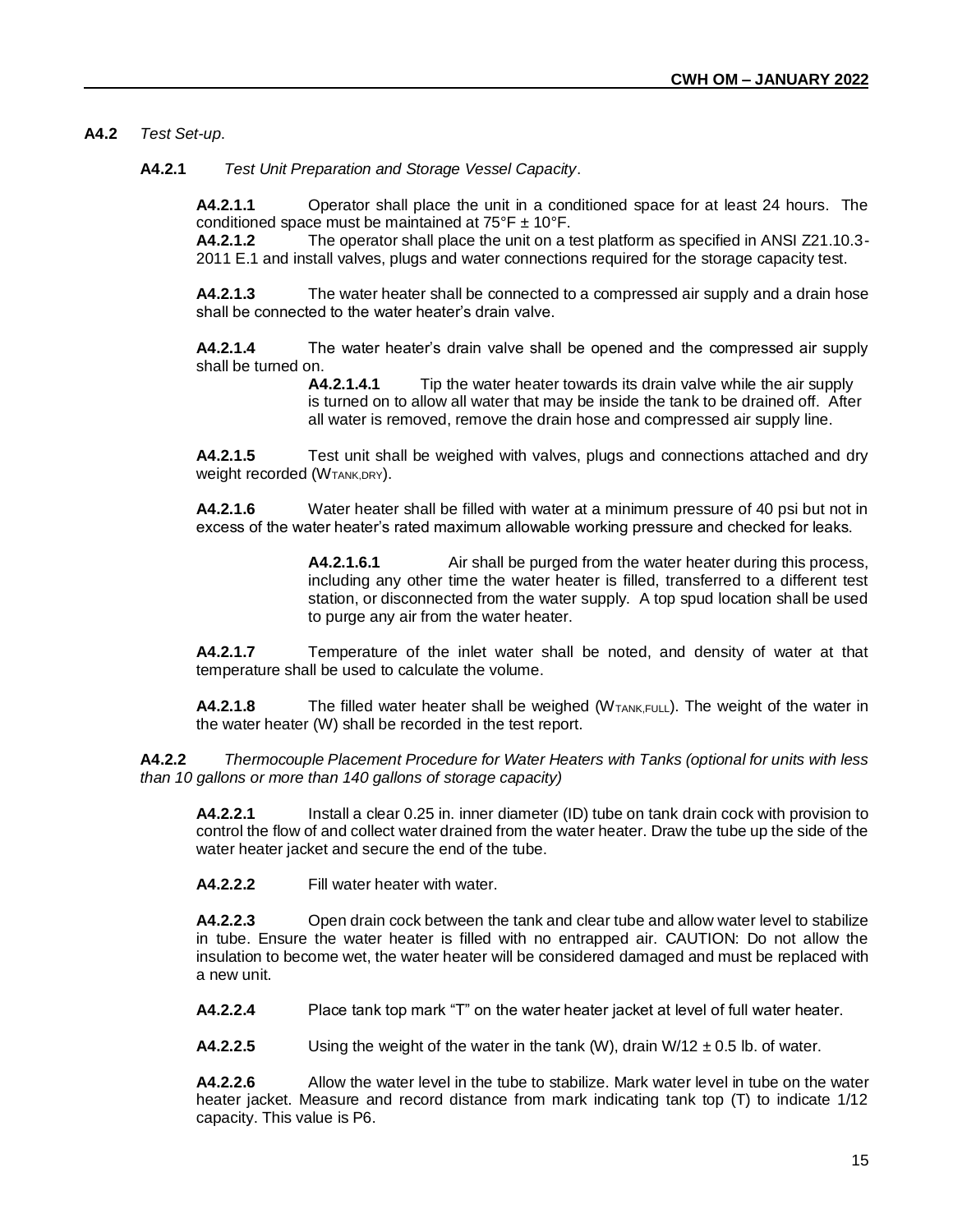**A4.2.2.7** Remove W/6  $\pm$  0.5 lb. of water for each successive thermocouple. After each draw, allow the water level in the tube to stabilize, and mark the water level in the tube on water heater jacket.

**A4.2.2.8** Measure and record distance from previous thermocouple mark to successive thermocouple mark until all 6 thermocouple locations have been identified.

**A4.2.2.9** Using thermocouple placements determined in A4.2.2.6 through A4.2.2.7, and taking into account placement of the thermocouple tree fitting, set thermocouples in tree within  $\pm$ 0.25" of the measured thermocouple positions.

**A4.2.3** *Thermocouple Placement Procedure for Instantaneous Water Heaters*. *(optional for units with less than 10 gallons or more than 140 gallons of storage capacity)*

**A4.2.3.1** Install piping on the unit per ANSI Z21.10.3-2011 test procedure document, as detailed in Figures A1, A2, A3, and A4.

#### **A4.2.4** *Test Unit Set-up*.

**A4.2.4.1** The operator shall install fittings, heat traps, and insulation (if provided) on pipes, relief valves, and water connections. Any other supplied components with the water heater must be installed per the manufacturer's installation instructions. This includes, but is not limited to the following: blowers, burners, controls, etc.

**A4.2.4.2** Operator shall install insulation with a minimum R-Value of 8°F\*ft\*hr /BTU on inlet and outlet thermocouples and any additional fittings that were added by the operator. All insulation must be tightly secured to minimize heat loss potential.

**A4.2.4.3** For gas-fired water heaters only, install the minimum length venting, per the manufacturer's instructions.

**A4.2.4.4** For oil-fired water heaters only, install the minimum length venting, per the manufacturer's instructions. Then, adjust the vent length according to 10 CFR Part 431 Subpart G to achieve the proper chimney/stack draft.

**A4.2.4.5** For heat pump water heaters, a minimum of one (1) humidity sensor shall be located 18" away from the water heater air inlet. If there is more than one humidity sensor, the sensors shall be spaced evenly around the circumference of the water heater. Vertically, the sensor(s) must be located half way between the top and bottom of the heat pump portion of the water heater and shielded from direct airflow out of the heat pump. The sensor(s) must monitor the surrounding area's humidity for all testing conducted.

**A4.2.4.6** At least one picture must be taken of the water heater, including its venting, piping, etc. This picture must be saved with the test file and be provided, upon request.

**A4.2.4.7** All air movement should be less than 50 ft/min prior to starting and during the standby loss test.

#### **A4.3** *Test Procedure*

**A4.3.1** *Electric Storage Water Heaters: Standby Loss Test*.

Notice: Section A4.3, Test Set-up shall be followed prior to proceeding to this section.

**A4.3.1.1** Install electrical connections.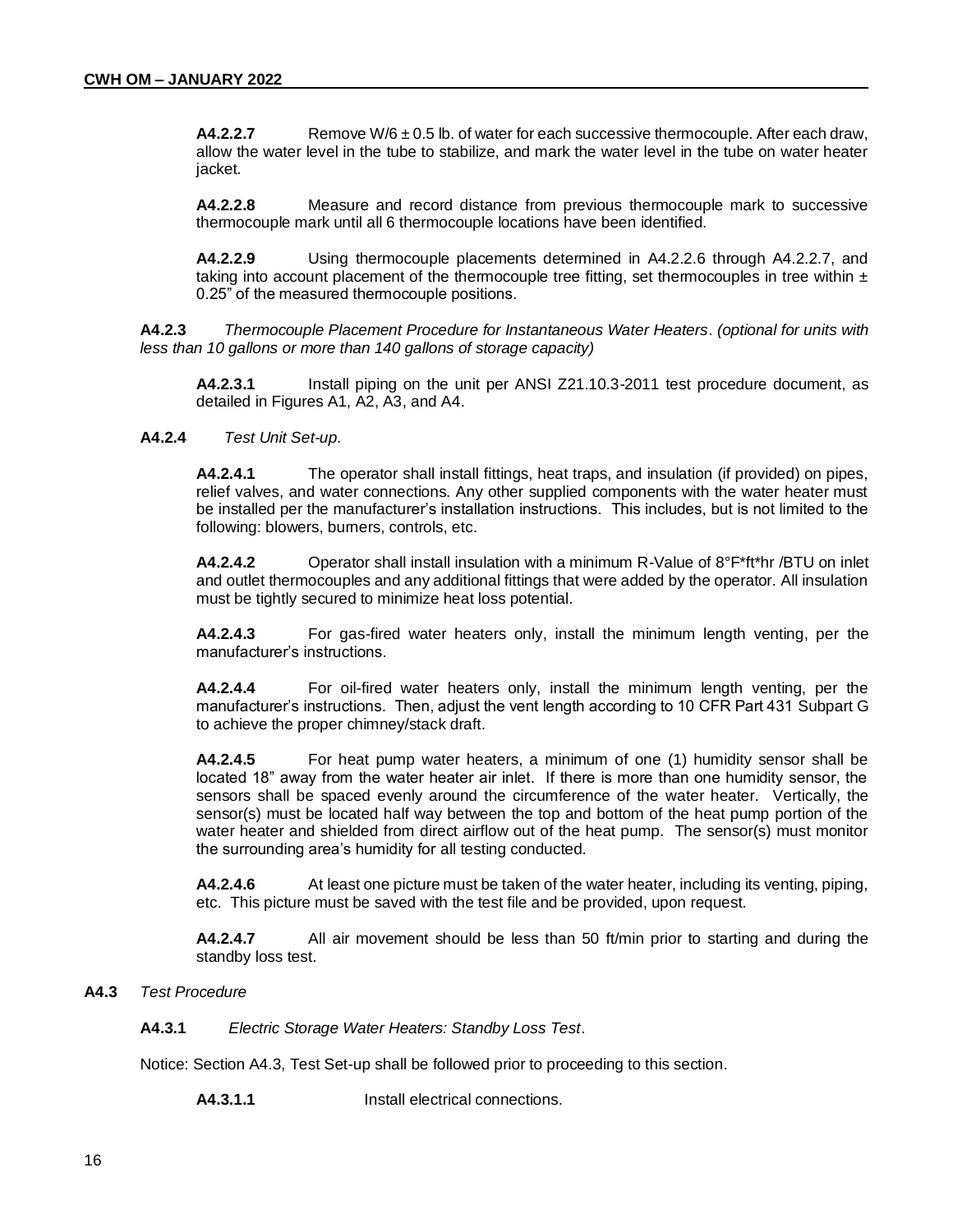**A4.3.1.2** Install inlet and outlet thermocouples, as noted in Figures A1, A2, A3, and A4. Any combination of inlet and outlet configurations may be used from these figures based on the orientation of the water heater connections.

**A4.3.1.3** Fill the water heater and test it for leaks at a minimum pressure of 40 psi but not in excess of the water heater's rated maximum allowable working pressure. Isolate the water heater from the expansion tank by closing a ball valve between the two. The pressure inside the tank must be monitored to see if it changes over a period of 10 minutes. The starting and ending pressures shall be recorded.

**A4.3.1.4** Turn the power on and set the water heater thermostat(s) for approximately 140°F. Allow the test unit to soak-in for a minimum period of 24 hours after the average tank temperature has reached a temperature of 140°F  $\pm$  5°F. At no time shall the unit be disconnected from its energy supply for more than 1 hour. Manufacturers may elect to skip the soak-in period.

**A4.3.1.5** After the soak-in period, turn the power off, and disconnect the electrical connections if transferring between a warm-up station and test station. At the test station, connect the ambient, tank, inlet and outlet thermocouples, current sensors, and power cord. Seal any gaps in water heater jacket due to sensor leads to minimize heat loss. At no time shall the unit be disconnected from its energy supply for more than 1 hour.

**A4.3.1.6** Ensure the water supply temperature meets the requirements in Z21.10.3-2011 Exhibit G.

**A4.3.1.7** Confirm the thermostat(s) are set to 140°F; adjust if necessary using the test procedure noted below. Draw water from the tank until the appropriate thermostat cut-in.

> **A4.3.1.7.1** For electric water heaters only, monitor tank temperatures located above upper element(s) and force the upper element(s) to cut-out when the temperatures are  $140^{\circ}$ F ± 5°F.

> **A4.3.1.7.2** For electric water heaters only, monitor tank temperatures and force the middle and lower element(s) to cut-out when average tank temperature is  $140^\circ$ F  $\pm$  5°F.

> **A4.3.1.7.3** Ensure the average tank temperature is  $140^{\circ}F \pm 5^{\circ}F$ . If the average tank temperature is not  $140^{\circ}F \pm 5^{\circ}F$ , initiate a water draw until lower element(s) cut-in and repeat the thermostat setting procedure above.

**A4.3.1.8** Ensure the electrical supply voltage is within ±5 percent of the voltage specified on the water heater nameplate.

**A4.3.1.9** Initiate the Standby Loss Test and data acquisition system after lower element(s) cut-out. Conduct the test as detailed in ANSI Z21.10.3-2011, as well as in 10 CFR Part 431 Subpart G.

- **A4.3.1.10** Compile data and print report.
- **A4.3.1.11** Validate the test results.

**A4.3.2** *Gas-Fired Storage Water Heaters: Thermal Efficiency Test*.

Note: Section A4.2, Test Set-up shall be followed prior to proceeding to this section.

- **A4.3.2.1** Install the gas line and the manifold pressure line.
- **A4.3.2.2** Connect the gas meter.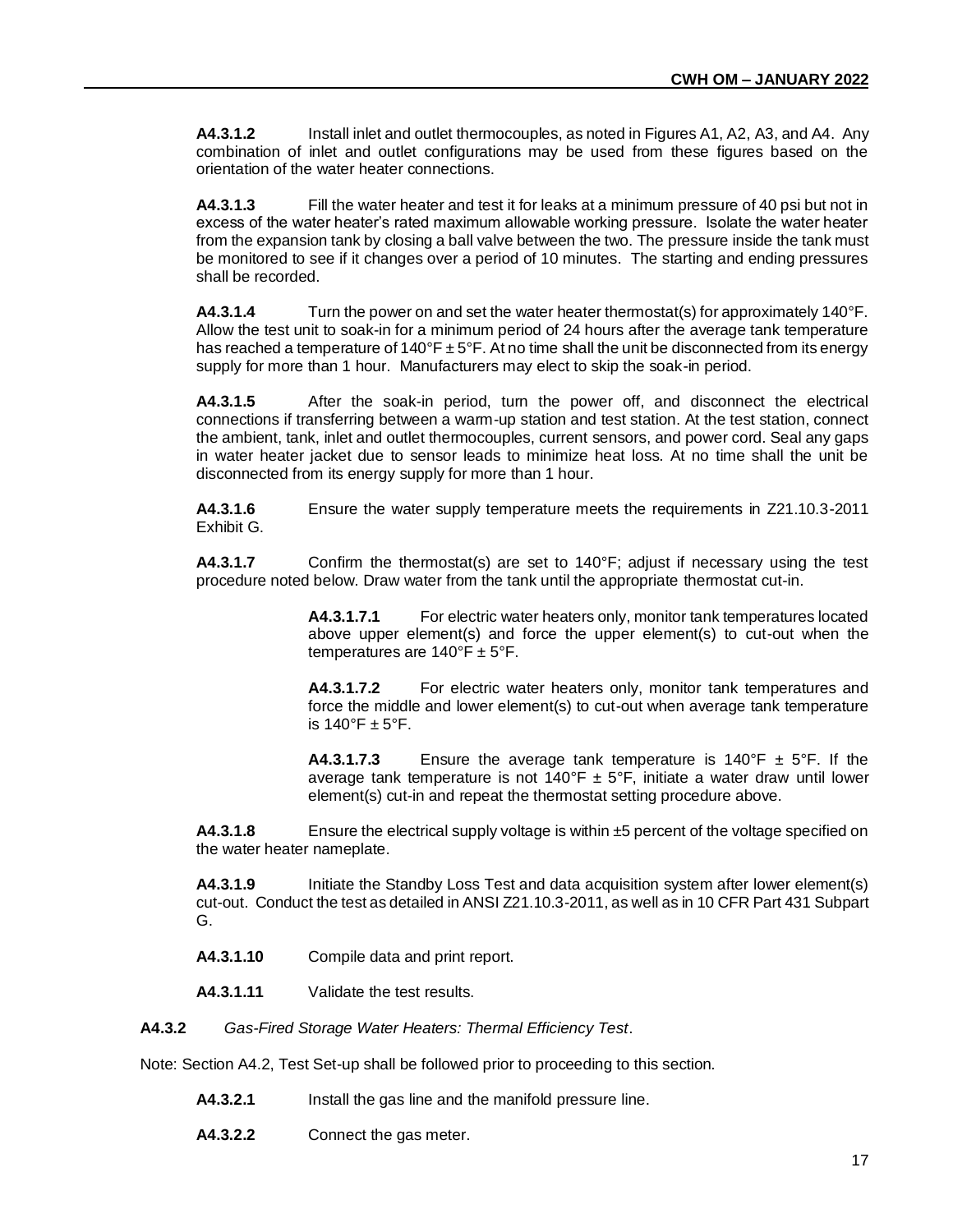**A4.3.2.3** Inlet and outlet thermocouples shall be located as indicated in Figures A1, A2, A3, and A4.

**A4.3.2.4** Fill the water heater and test it for leaks at a minimum pressure of 40 psi but not in excess of the water heater's rated maximum allowable working pressure. Isolate the water heater from the expansion tank by closing a ball valve between the two. The pressure inside the tank must be monitored to see if it changes over a period of 10 minutes. The starting and ending pressures shall be recorded.

**A4.3.2.5** Light the pilot, if applicable. Otherwise, turn on the water heater.

**A4.3.2.6** Adjust the water heater set point to allow the burner to fire.

**A4.3.2.7** Check the entire gas train for leaks using a liquid leak detector or combustible gas detector.

**A4.3.2.8** Burners shall be adjusted according to the requirements in ANSI Z21.10.3-2011 Section 2.3.3.

> **A4.3.2.8.1** If adjusting the manifold pressure does not achieve the rated input, the operator shall re-orifice the unit using an alternate orifice supplied by the manufacturer. [Note: Manufacturers are to supply test facility with a selection of orifices for use at the test facility. When a test unit is re-orificed, the test facility will notify the manufacturer of the alternate orifice used, and the manufacturer shall resupply the test facility with a replacement orifice.]

> **A4.3.2.8.2** The operator shall check the entire gas train for leaks after reorificing the water heater. Any leaks discovered shall be fixed.

> **A4.3.2.8.3** Combustion must only be checked when the water heater is very clearly operating abnormally (e.g. CO alarms are going off, producing smoke (when it is not supposed to), flames are shooting out of the vent, etc.).

**A4.3.2.9** Set the water heater thermostat for approximately 140°F. Allow the test unit to soak-in for a minimum period of 24 hours after the average tank temperature has reached a temperature of 140°F  $\pm$  5°F. At no time shall the unit be disconnected from its energy supply for more than 1 hour. Manufacturers may elect to skip the soak-in period.

**A4.3.2.10** After soak-in period, turn off fuel supply, disconnect fuel supply and electric connections if transferring between a warm-up and test station. At no time shall the unit be disconnected from its energy supply for more than 1 hour.

**A4.3.2.11** Install the unit in a test station, connect the gas meter, manifold pressure line, and manifold pressure transducer. Connect the ambient, tank, inlet and outlet thermocouples, any current sensors, and power cords.

**A4.3.2.12** Ensure the water supply temperature meets the requirements in Z21.10.3-2011 Exhibit G.

**A4.3.2.13** Set the water heater thermostat to 150°F or higher to ensure that the water heater does not modulate or cycle off during the efficiency test.

**A4.3.2.14** The data acquisition system shall be initiated and the flow rate shall be adjusted to achieve an outlet temperature according to the requirements in Z21.10.3-2011 Exhibit G. Flow control may be either manually or automatically controlled. Except as noted below, data points shall be recorded at least every 60 seconds. The test shall be deemed complete when there is a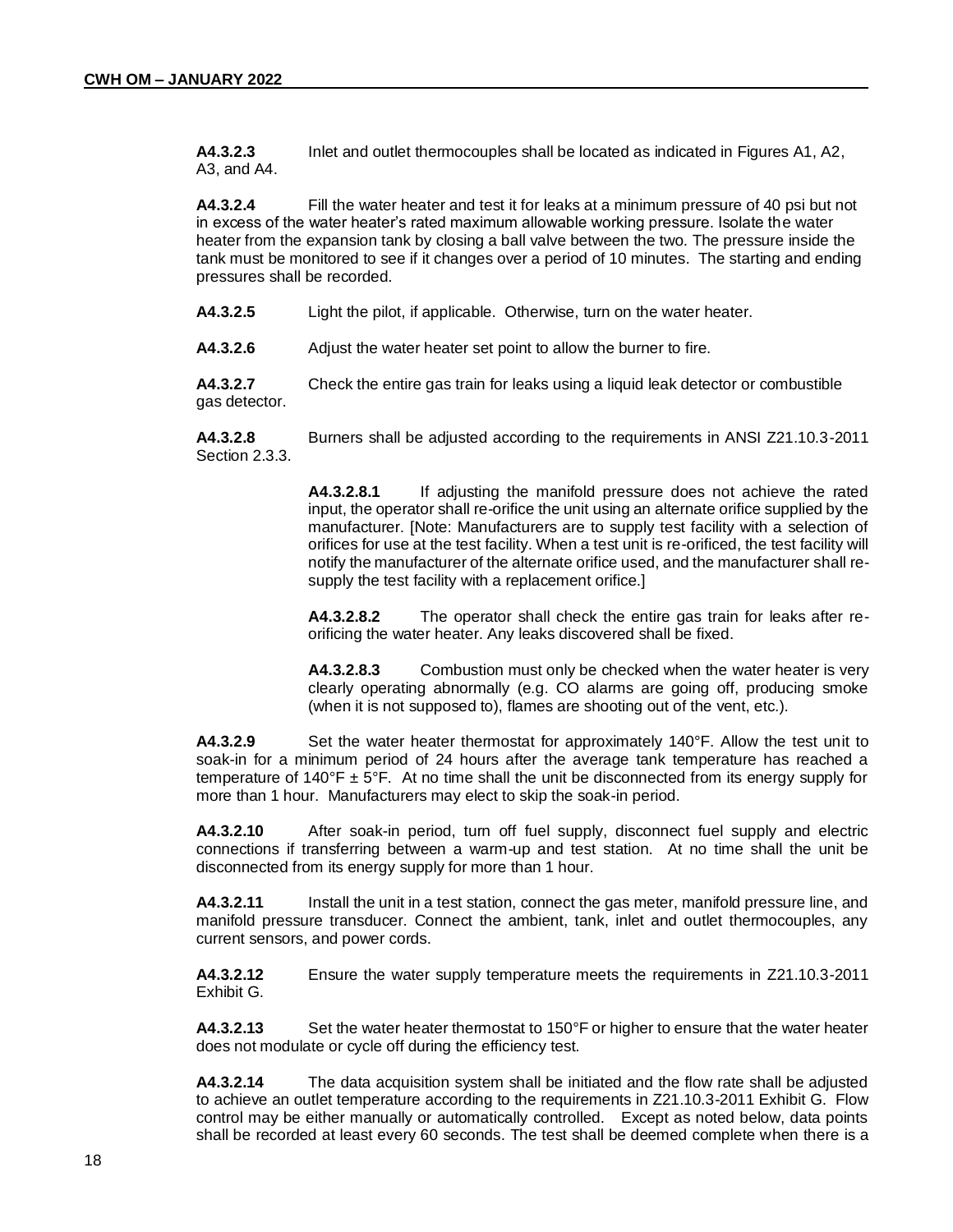continuous, one-hour-long period meeting the requirements of the test procedure incorporated by reference in 10 CFR Part 431 Subpart G and the following conditions:

**A4.3.2.14.1** Water flow rate variation is no greater than ± 0.25 gpm.

**A4.3.2.14.2** Measured gas higher heating value variation is no greater than ±5%. Gas higher heating value shall be taken at a minimum every 30 minutes (minimum of 3 data points).

**A4.3.2.14.4** The inlet supply water temperature is within  $\pm$  0.50°F of its initial reading for the duration of the one-hour-long period.

**A4.3.2.14.3** For units with input rates < 500,000 Btu/h, the rise between inlet and outlet water temperatures is within  $\pm 0.50^{\circ}$  F of its initial value for the duration of the one-hourlong period. For units with input rates  $\geq 500,000$  Btu/h, the rise between inlet and outlet water temperatures is within  $\pm 1.00^{\circ}$  F of its initial value for the duration of the one-hourlong period.

**A4.3.2.15** Use the final 30 minutes of the test period described in A4.3.2.14 to calculate the result of the Thermal Efficiency Test.

**A4.3.2.16** Compile data and print report. Include a data log of the measurements during the 60-minute period described in A4.3.2.14.

**A4.3.2.17** Validate the test results.

**A4.3.3** *Gas-Fired Storage Water Heaters: Standby Loss Test*.

Note: Section A4.2, Test Set-up must be followed prior to proceeding to this section.

**A4.3.3.1** After the water heater has finished a Thermal Efficiency Test, close the valve on the water heater outlet.

**A4.3.3.2** Adjust the water heater thermostat such that the topmost thermocouple achieves the temperature conditions in accordance with 10 CFR Part 431 Subpart G.

**A4.3.3.3** Initiate the Standby Loss Test and data acquisition system after burner cut-out. Conduct the test as detailed in the test procedure incorporated by reference in ANSI Z21.10.3- 2011, as well as 10 CFR Part 431 Subpart G.

**A4.3.3.4** Compile data and print report.

**A4.3.3.5** Validate the test results.

**A4.3.4** *Oil-Fired Storage Water Heaters: Thermal Efficiency Test*.

Notice: Section 4.2, Test Set-up shall be followed prior to proceeding to this section.

- **A4.3.4.1** Install the fuel line quick connect fitting.
- **A4.3.4.2** Install a pressure gauge.
- **A4.3.4.3** Install the electrical sensing leads.
- **A4.3.4.4** Connect the fuel supply line.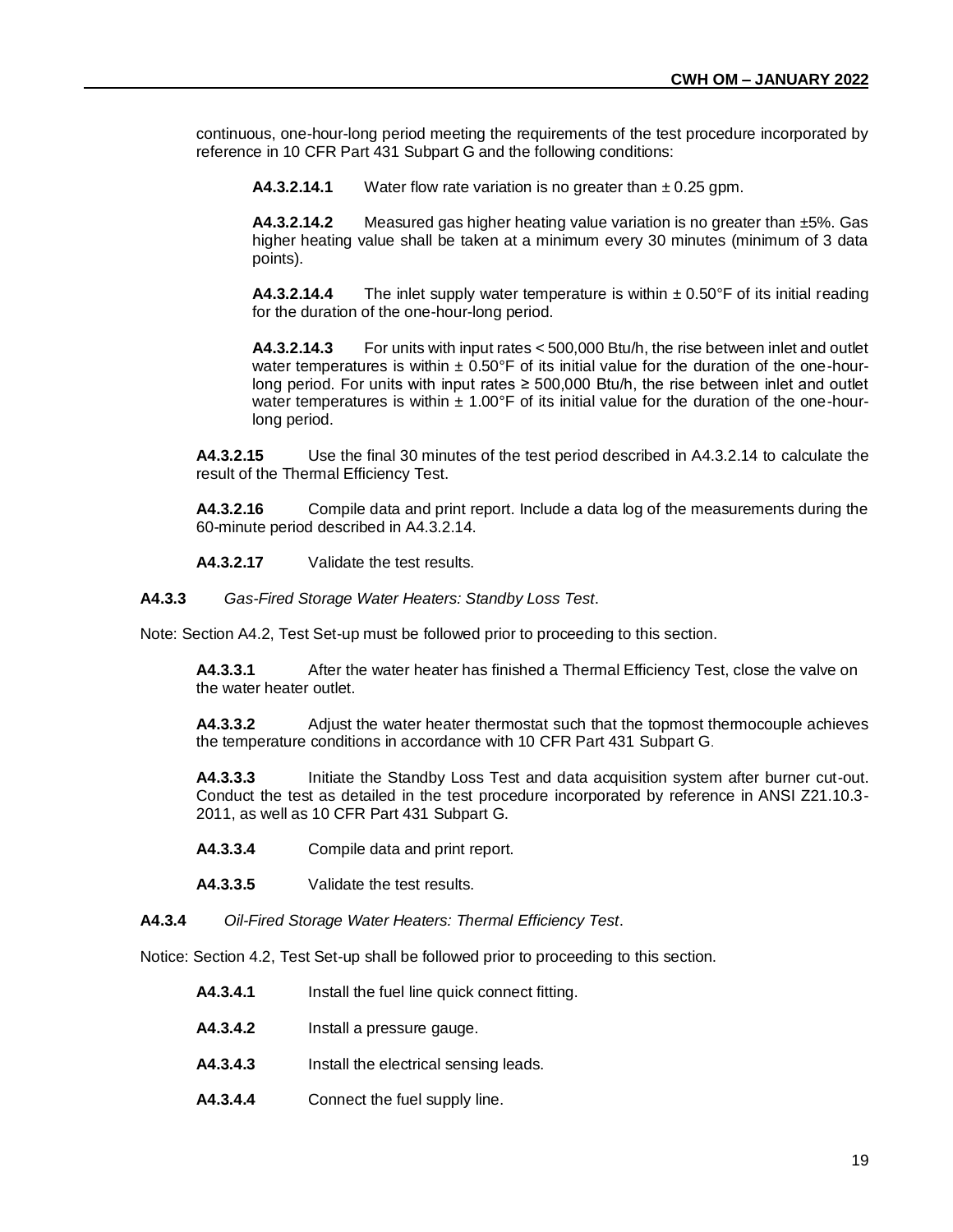**A4.3.4.5** Fill the water heater and test it for leaks at a minimum pressure of 40 psi. Isolate the water heater from the expansion tank by closing a ball valve between the two. The pressure inside the tank must be monitored to see if it changes over a period of 10 minutes. The starting and ending pressures shall be recorded.

**A4.3.4.6** Turn the water heater on and check the entire fuel train for leaks by confirming that the fuel stream contains no bubbles while priming the oil pump.

**A4.3.4.7** Using the pressure gage, verify the pump is operating within the manufacturer's specifications and adjust as necessary.

**A4.3.4.8** After the burner has been on for 15 minutes, check the input rate. It must be within ± 2% of the rated value, calculated per Section A4.4.

**A4.3.4.9** Adjust the burner for minimum stack, or over fire draft, as outlined in the manufacturer's instructions.

**A4.3.4.10** Without exceeding a #1 smoke, the CO<sub>2</sub> level shall be adjusted, as outlined in the manufacturer's instructions. If no  $CO<sub>2</sub>$  is provided, the testing laboratory shall request a  $CO<sub>2</sub>$  level from the manufacturer.

**A4.3.4.11** Set the water heater thermostat for approximately 140°F. Allow the test unit to soak-in for a minimum period of 24 hours after the average tank temperature has reached a temperature of 140°F  $\pm$  5°F. At no time shall the unit be disconnected from its energy supply for more than 1 hour.

**A4.3.4.12** After soak-in period, turn off fuel supply, disconnect fuel supply and electric connections if transferring between a warm-up and test station. At no time shall the unit be disconnected from its energy supply for more than 1 hour.

**A4.3.4.13** Install the unit in a test station, connect the fuel supply, the ambient, tank, inlet and outlet thermocouples, any current sensors, and power cords.

**A4.3.4.14** Ensure the water supply temperature is  $70^{\circ}$ F  $\pm 2^{\circ}$ F.

**A4.3.4.15** Set the water heater thermostat to 150°F or higher to ensure that the water heater does not modulate or cycle off during the efficiency test.

**A4.3.4.16** The data acquisition system shall be initiated and the flow rate shall be adjusted to achieve an outlet temperature of 70°F above the supply temperature  $\pm 2$ °F. Flow control may be either manually or automatically controlled. Except as noted below, data points shall be recorded at least every 60 seconds. The test shall be deemed complete when there is a continuous, one-hour-long period meeting the requirements of the test procedure incorporated by reference in 10 CFR Part 431 Subpart G and the following conditions:

**A4.3.4.16.1** Water flow rate variation is no greater than ± 0.25 gpm.

**A4.3.4.16.3** The inlet supply water temperature is within  $\pm 0.50$ °F of its initial reading for the duration of the one-hour-long period.

**A4.3.4.16.4** For units with input rates < 500,000 Btu/h, the rise between inlet and outlet water temperatures is within  $\pm 0.50$ °F of its initial value for the duration of the one-hourlong period. For units with input rates  $\geq 500,000$  Btu/h, the rise between inlet and outlet water temperatures is within  $\pm 1.00$ °F of its initial value for the duration of the one-hourlong period.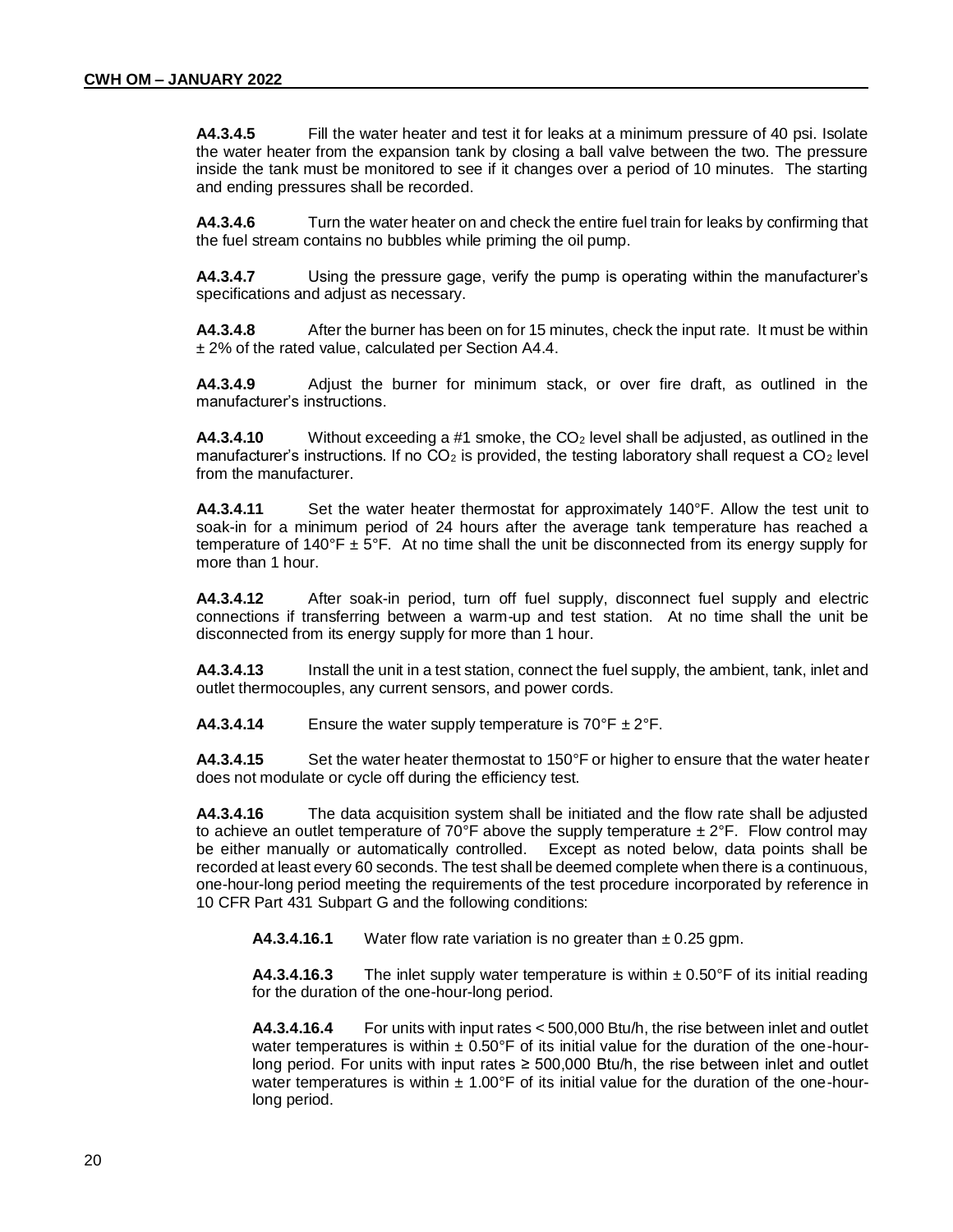**A4.3.4.17** Use the final 30 minutes of the test period described in A4.3.4.16 to calculate the result of the Thermal Efficiency Test.

**A4.3.4.18** Compile data and print report. Include a data log of the measurements during the 60-minute period described in A4.3.4.16.

**A4.3.4.19** Validate the test results.

**A4.3.5** *Oil-Fired Storage Water Heaters: Standby Loss Test*.

Note: Section A4.2, *Test Set-up,* must be followed prior to proceeding to this section.

**A4.3.5.1** After the water heater has finished a Thermal Efficiency Test, close the valve on the water heater outlet.

**A4.3.5.2** Adjust the water heater thermostat such that the topmost thermocouple achieves the temperature conditions in accordance with 10 CFR Part 431 Subpart G.

**A4.3.5.3** Initiate the Standby Loss Test and data acquisition system after burner cut-out. Conduct the test as detailed in the test procedure incorporated by reference in ANSI Z21.10.3- 2011, as well as 10 CFR Part 431 Subpart G.

- **A4.3.5.4** Compile data and print report.
- **A4.3.5.5** Validate the test results.

**A4.3.6** *Gas-Fired Instantaneous Water Heaters: Thermal Efficiency* 

Notice: Section 4.2, *Test Set-up,* shall be followed prior to proceeding to this section.

- **A4.3.6.1** Install the gas line and the manifold pressure line.
- **A4.3.6.2** Connect the gas meter.

**A4.3.6.3** Inlet and outlet thermocouples shall be located as indicated in Figures A1, A2, A3, and A4. Any combination of inlet and outlet configurations may be used from these figures based on the orientation of the water heater connections.

**A4.3.6.4** Fill the water heater and test for leaks at a minimum pressure of 40 psi but not in excess of the water heater's rated maximum allowable working pressure. Isolate the water heater from the expansion tank by closing a ball valve between the two. The pressure inside the tank must be monitored to see if it changes over a period of 10 minutes. The starting and ending pressures shall be recorded.

**A4.3.6.5** Turn on the water heater.

**A4.3.6.6** Allow water to flow through the unit to allow the burner to fire at its maximum input rate.

**A4.3.6.7** Check the entire gas train for leaks using a liquid leak detector or combustible gas detector.

**A4.3.6.8** Burners shall be adjusted according to the requirements in ANSI Z21.10.3-2011 "Test pressures and burner adjustments".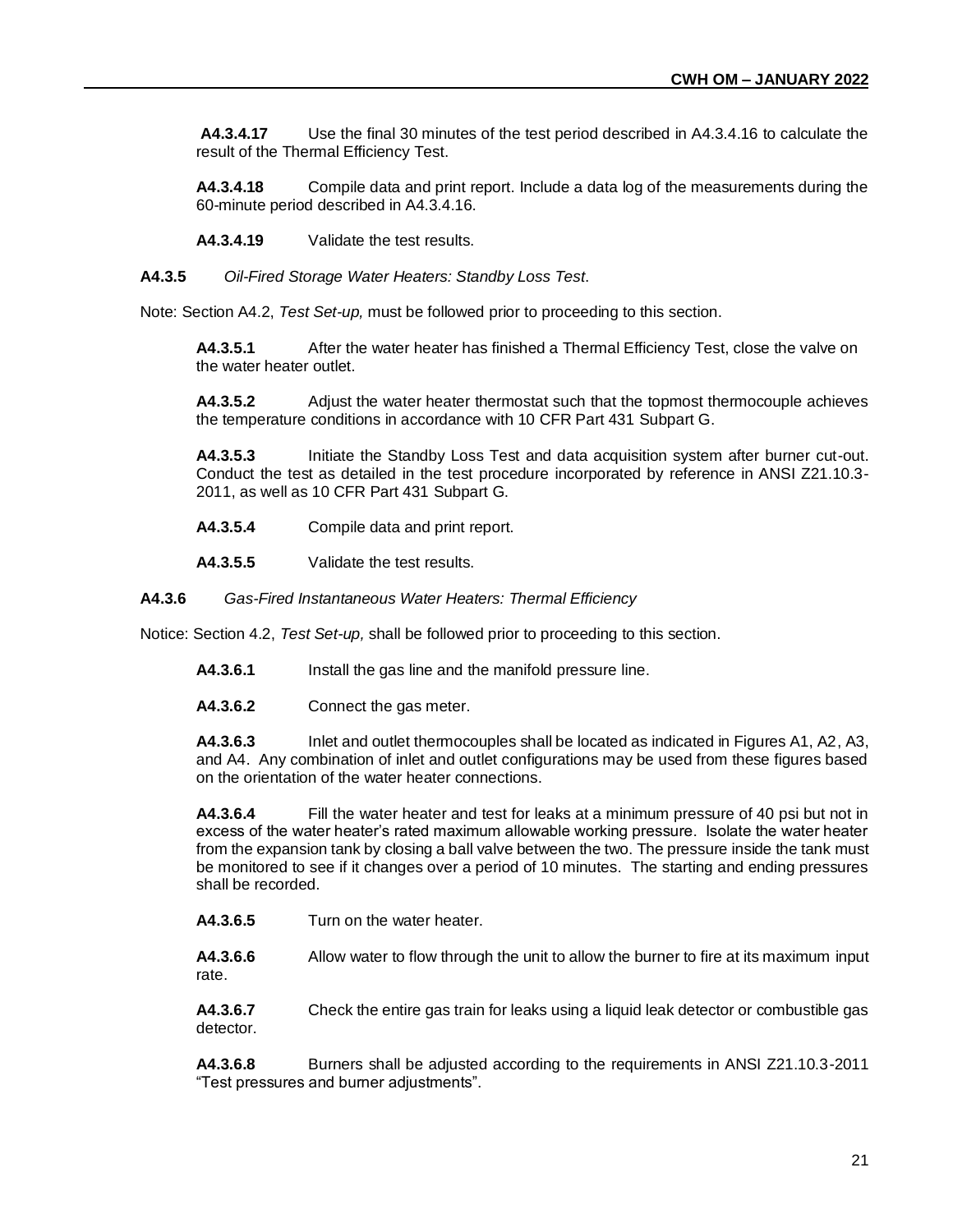**A4.3.6.8.1** If adjusting the manifold pressure does not achieve the rated input or it cannot be adjusted, the operator shall re-orifice the unit using (an) alternate orifice(s) supplied by the manufacturer.

Note: Manufacturers are to supply test facility with a selection of orifices for use at the test facility. When a test unit is re-orificed, the test facility will notify the manufacturer of the alternate orifice(s) used, and manufacturer shall re-supply the test facility with a replacement orifice(s).

**A4.3.6.8.2** The operator shall check the entire gas train for leaks after reorificing the water heater. Any leaks discovered shall be fixed.

**A4.3.6.8.3** Combustion shall only be checked when the water heater is very clearly operating abnormally (e.g. CO alarms are going off, producing smoke when it is not supposed to, flames are shooting out of the vent, etc.). If the manufacturer indicates a CO2% for proper set-up, the unit should be operating at the intended level  $\pm$  0.1% of the CO2 specified by the manufacturer. If the CO2 level or range is specified in the manufacturer's instructions provided with the water heater, the burner system shall be adjusted to within  $\pm 0.1\%$  the specified level or to within 0.2% but no greater than the maximum level within the specified range.

If there is no CO2 level or range specified in the manufacturer's instructions shipped with the water heater, the burner system shall be adjusted to within  $\pm 0.2\%$ of the CO2 level closest to 8%.

**A4.3.6.9.4** Set the water heater thermostat to ensure that the water heater does not modulate or cycle off during the efficiency test, and supplies outlet water temperature according to the requirements in Z21.10.3-2011 Exhibit G.

**A4.3.6.9.5** Install the unit in a test station, connect the gas meter, manifold pressure line, and manifold pressure transducer. Connect the ambient, tank, inlet and outlet thermocouples, any current sensors, and power cords.

**A4.3.6.9.6** Ensure the water supply temperature meets the requirements in Z21.10.3-2011 Exhibit G.

**A4.3.6.9.7** Set the water heater thermostat to 150°F or higher to ensure that the water heater does not modulate or cycle off during the efficiency test.

**A4.3.6.9.8** The data acquisition system shall be initiated and the flow rate shall be adjusted to achieve an outlet temperature of 70°F above the supply temperature  $\pm$  2°F. Flow control may be either manually or automatically controlled. Except as noted below, data points shall be recorded at least every 60 seconds. The test shall be deemed complete when there is a continuous, onehour-long period meeting the requirements of the test procedure incorporated by reference in 10 CFR Part 431 Subpart G and the following conditions:

**A4.3.6.9.8.1** Water flow rate variation is no greater than  $\pm$  0.25 gpm.

**A4.3.6.9.8.2** Measured gas higher heating value variation is no greater than ±5%. Gas higher heating value shall be taken at a minimum every 30 minutes (minimum of 3 data points).

**A4.3.6.9.8.3** The inlet supply water temperature is within  $\pm$  0.50°F of its initial reading for the duration of the one-hour-long period.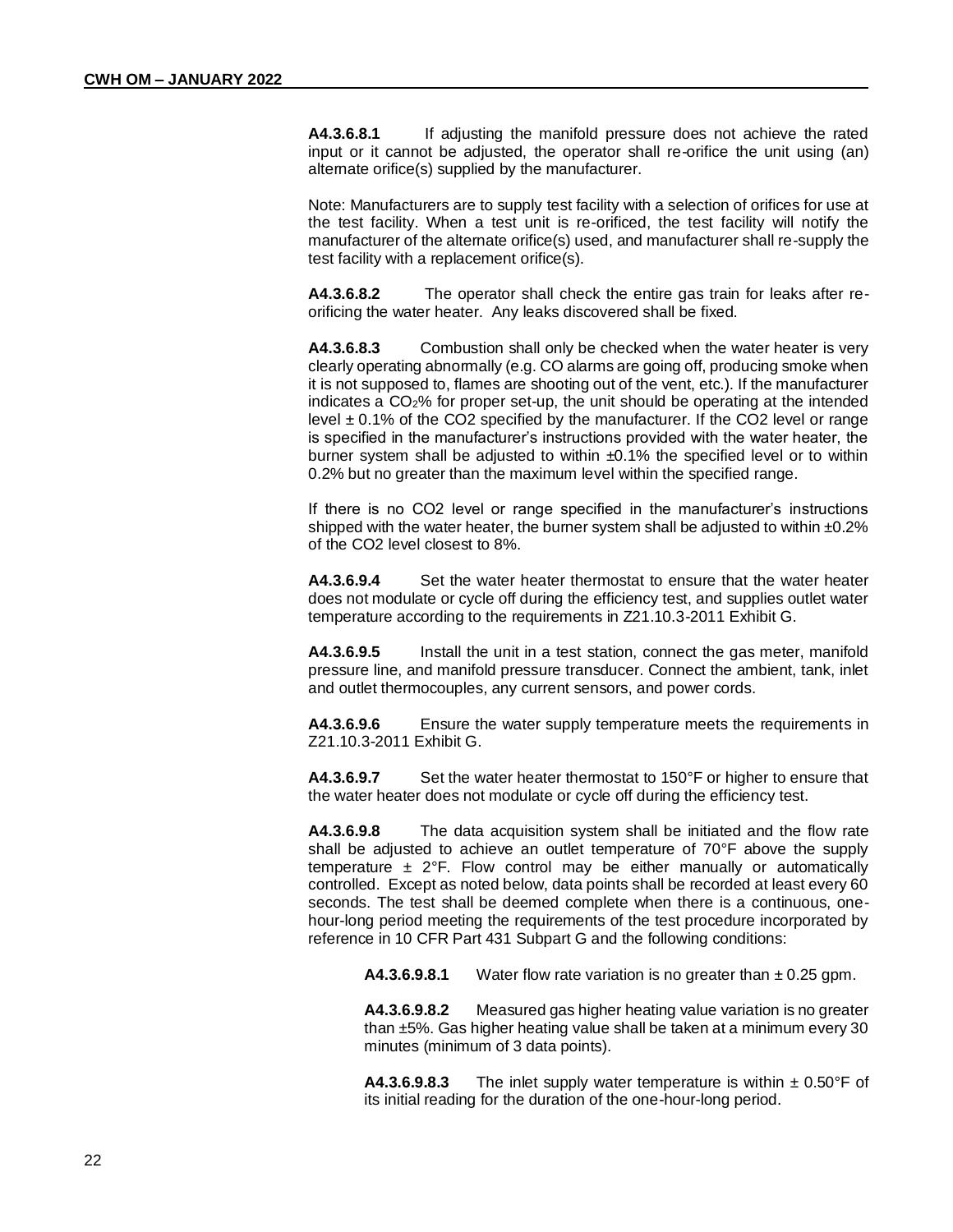**A4.3.6.9.8.4** For units with input rates < 500,000 Btu/h, the rise between inlet and outlet water temperatures is within  $\pm$  0.50°F of its initial value for the duration of the one-hour-long period. For units with input rates ≥ 500,000 Btu/h, the rise between inlet and outlet water temperatures is within  $\pm$  1.00°F of its initial value for the duration of the one-hour-long period.

**A4.3.6.9.9** Manifold pressure shall be monitored throughout the test to detect improper gas valve operation or leaks.

**A4.3.6.9.10** Use the final 30 minutes of the test period described in **A4.3.6.9.8**  to calculate the result of the Thermal Efficiency Test. A bypass loop may be required, consult the manufacturer.

**A4.3.6.9.11** Compile data and print report. Include a data log of the measurements during the 60-minute period described in **A4.3.6.9.8**.

**A4.3.6.9.12** Validate the test results.

#### **A4.4** *Calculation Methods*.

**A4.4.1** Heat Input, Q<sub>IN</sub>,

Heat Input,  $Q_{IN}$ , in Btu/h for oil-fired water heaters

$$
Q_{IN} = \frac{W_F \times HHV}{t_T}
$$

where:

 $W_F$  = weight of fuel, lb. HHV = higher heating value, Btu/lb.  $t_T$  = test duration, hr

Heat Input, Q<sub>IN</sub>, in Btu/h for gas-fired water heaters

$$
Q_{IN} = \frac{W_V \times C_S \times HHV}{t_T}
$$

where:

 $W_v$  = metered volume of gas, ft<sup>3</sup>  $Cs =$  correction factor to be applied if the gas, as metered, is not at standard temperature and pressure. HHV = higher heating value, Btu/ft<sup>3</sup>  $t_T$  = test duration, hr

Correction factor, Cs, applied to the heating value, HHV, for a fuel gas when it is metered at temperature and/or pressure conditions other than the standard conditions on which the value of HHV is based.

Dry gas utilizing a dry test meter:

Inch Pounds:

$$
C_{S} = \frac{P_{g}(459.7 + T_{std})}{P_{S}(459.7 + T_{g})}
$$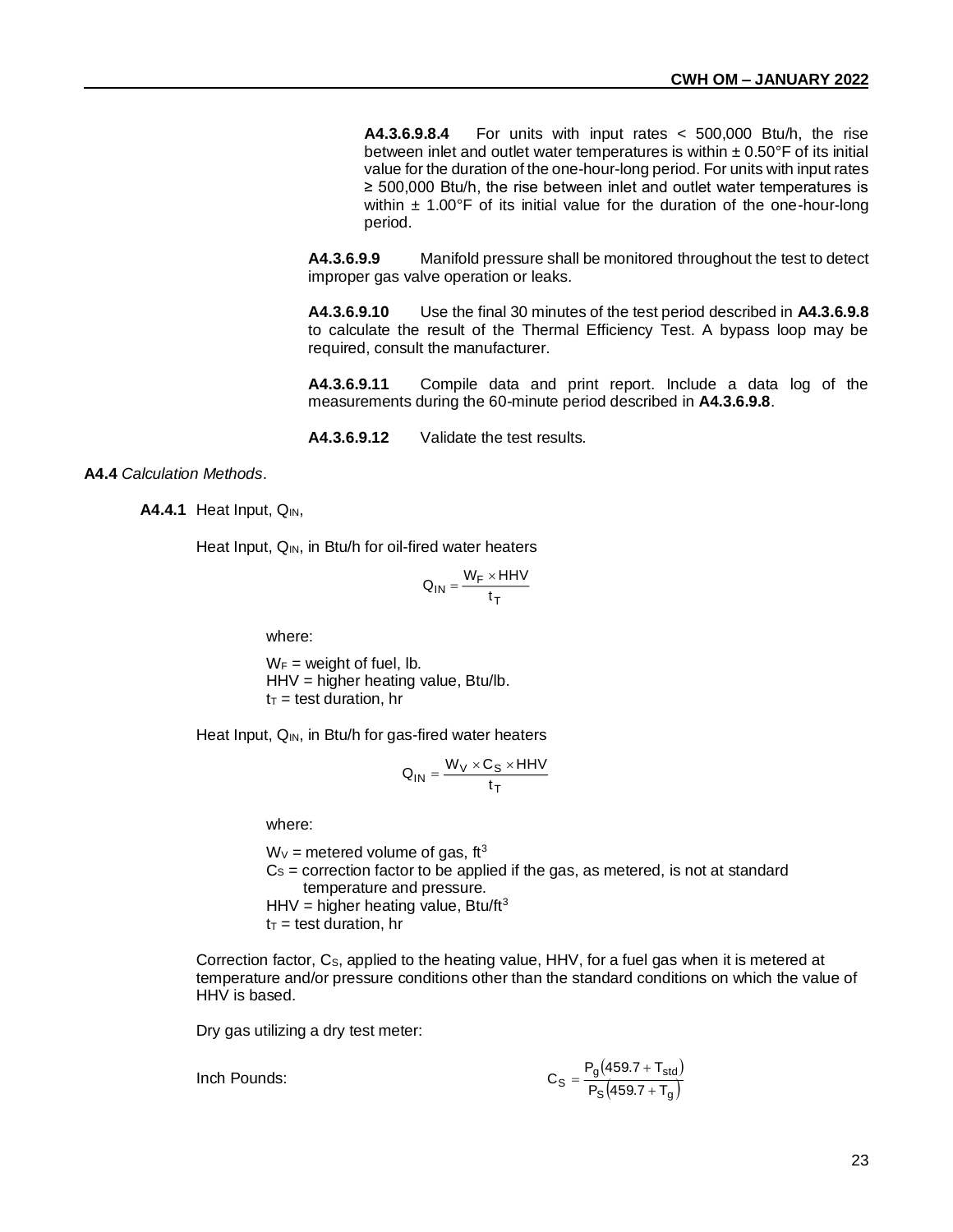International System of Units (metric): 
$$
C_S = \frac{P_g(273.15 + T_{std})}{P_S(273.15 + T_g)}
$$

Saturated gas utilizing a wet test meter:

Inch Pounds:

$$
C_S = \frac{\left( P_g - P_{\text{w}} \right) \left( 459.7 + T_{\text{std}} \right)}{\left( P_S - P_{\text{w}} \right) \left( 459.7 + T_g \right)}
$$

International System of Units (metric):

$$
C_S = \frac{\left(P_g - P_w\right)\left(275.15 + T_{std}\right)}{\left(P_S - P_{ws}\right)\left(275.15 + T_g\right)}
$$

where:

 $P<sub>g</sub>$  = absolute pressure of gas being metered (barometric pressure plus gas pressure in meter, inHg (kPa)

 $Ps =$  standard absolute pressure, in Hg (kPa)  $T_g$  = temperature of gas in meter,  $\degree$ F ( $\degree$ C) T<sub>std</sub> = standard temperature,  $\mathrm{P}F$  ( $\mathrm{C}O$ )  $P_{\text{wv}}$  = water vapor pressure at T<sub>g</sub>, inHg (kPa) Pwvs = water vapor pressure at  $T_{std}$ , in Hg (kPa)

**NOTE**: For water vapor pressures, see *ASHRAE Handbook - 2013 Fundamentals*, Chapter 6, Table 3.

If the value of HHV is based on a dry condition and the gas is metered with a wet test meter, its value must also be reduced by a correction factor, C<sub>f</sub>, of:

$$
C_f = \frac{P_S - P_{ws}}{P_S}
$$

Conversely, if the value is based upon a saturated condition and the gas is metered dry, its value must be increased by a factor of:

$$
C_f = \frac{P_S}{P_S - P_{ws}}
$$

**A4.4.2** Weight of Water in the Water Heater, W

$$
W = W_{TANK,FULL} - W_{TANK,DRY}
$$

where:

W is the weight of water in the water heater,

W<sub>TANK,DRY</sub> is the dry weight of the Test unit with valves, plugs and connections attached, and WTANK,FULL is the weight of the Test unit with valves, plugs and connections attached when full of water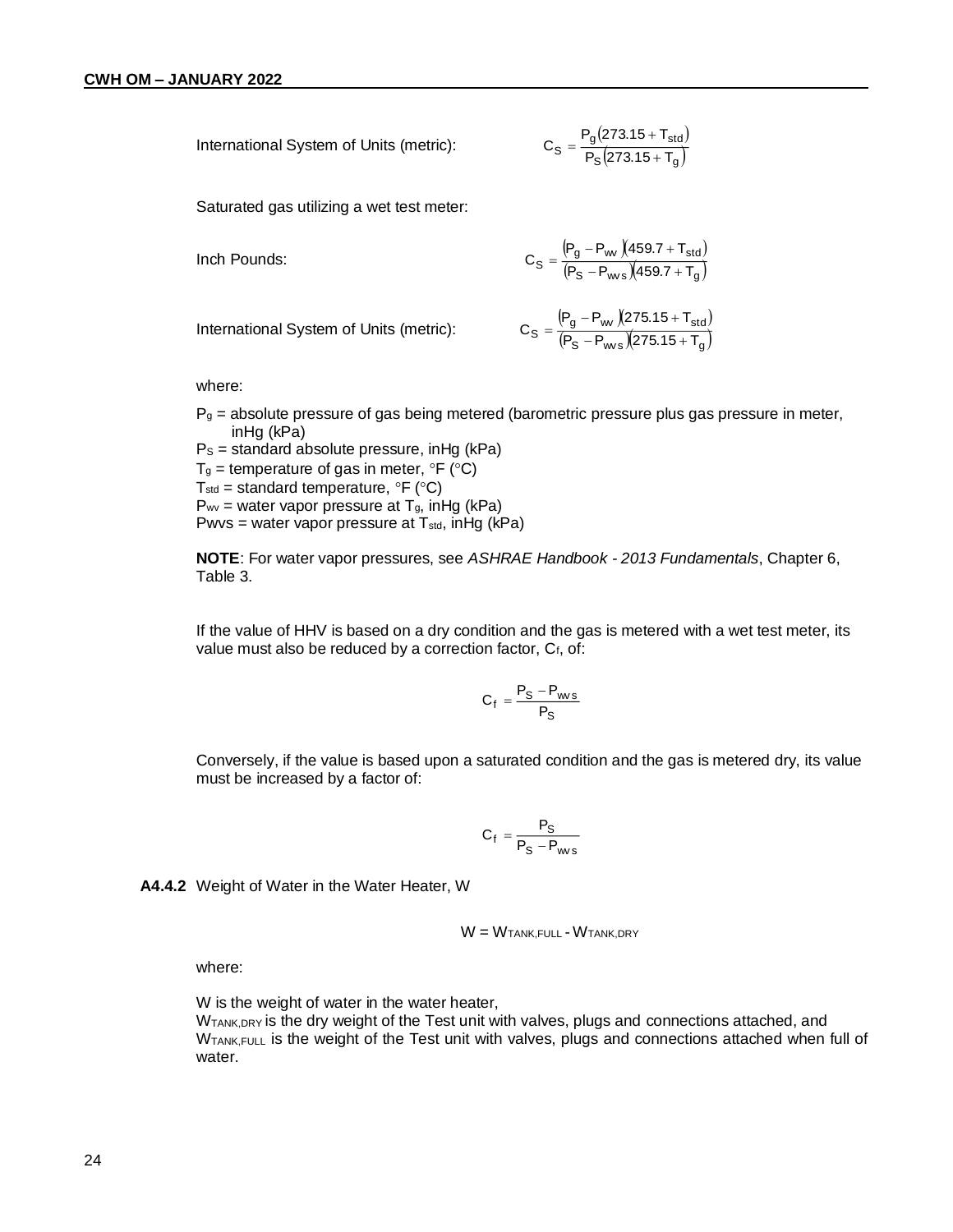#### **Section A5 REFERENCES - NORMATIVE**

None.

#### **Section A6 REFERENCES - INFORMATIVE**

**A1.1** ANSI Z21.10.3-2011/CSA 4.3-2011 - Gas Water Heaters, Volume III, Storage Water Heaters with Input Ratings Above 75,000 Btu Per Hour, Circulating and Instantaneous. CSA Group, 8501 East Pleasant Valley Road, Cleveland, Ohio 44131-5575.

**A1.3** ASHRAE Fundamentals 2013

**A1.4** ASHRAEwiki, Terminology. American Society of Heating, Refrigerating, and Air-Conditioning Engineers, Inc, Web. 07 June 2013 [http://wiki.ashrae.org/.](http://wiki.ashrae.org/)

**A1.5** ASME Int. Steam Tables Published in 2000 ASME Steam Tables are formulated under IAPWS-IF97

**A1.6** ISO/IEC 17025:2005 - General requirements for the competence of testing and calibration laboratories. International Electrotechnical Commission, 3, rue de Varembe, P.O. Box 131, 1211 Geneva 20, Switzerland.

**A1.7** U.S. Department of Energy (DOE) § 431.106 Subpart G of 10 CFR Part 431 - Uniform Test Method for Measuring the Energy Efficiency of Commercial Water Heaters and Hot Water Supply Boilers (Other Than Commercial Heat Pump Water Heaters), *Federal Register*, 77 FR 28996, May 16, 2012.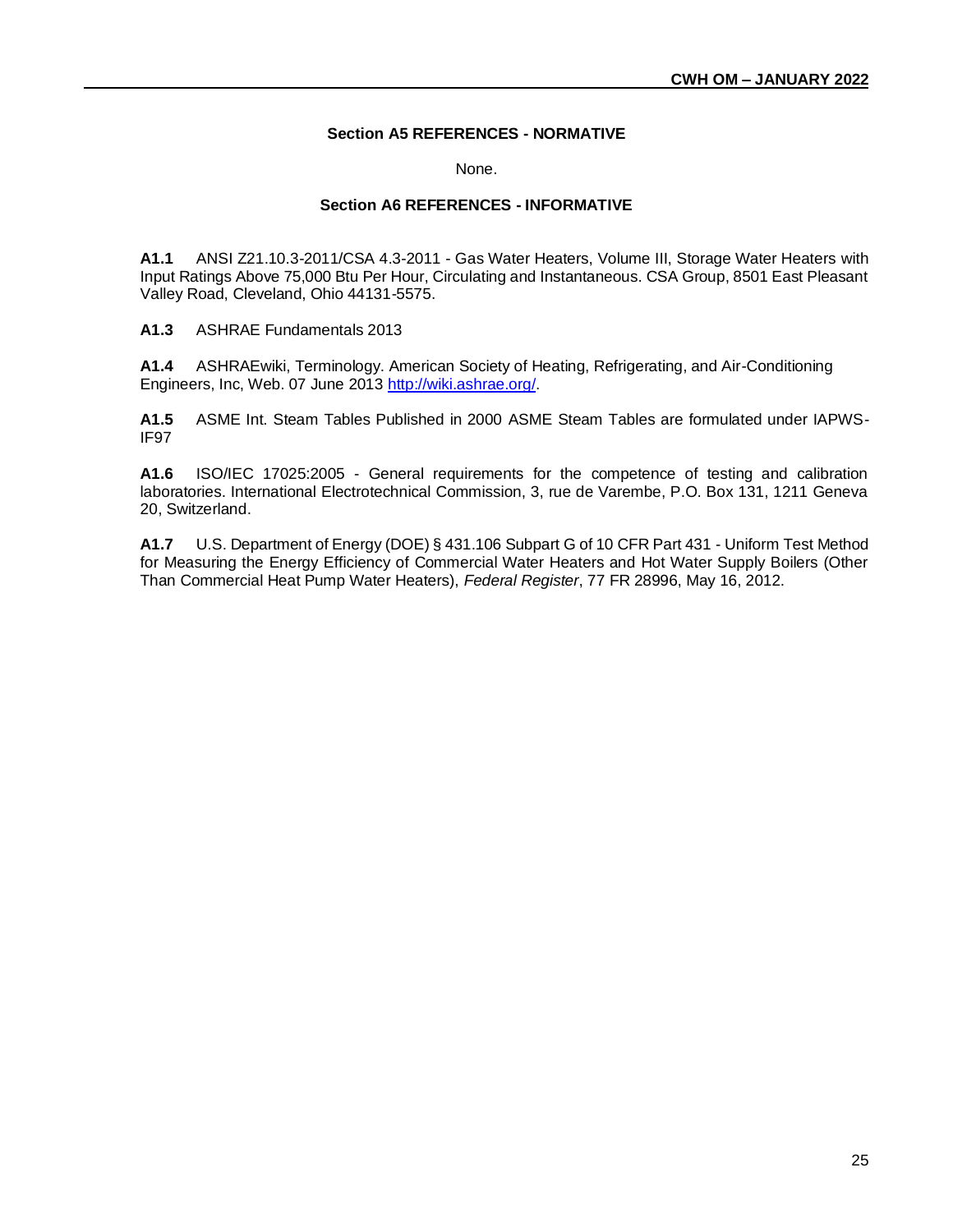**A.7 FIGURES**



#### \*accommodations can be made to the horizontal dimension for water heaters with larger diameters **Figure A1: Top Piping Connections**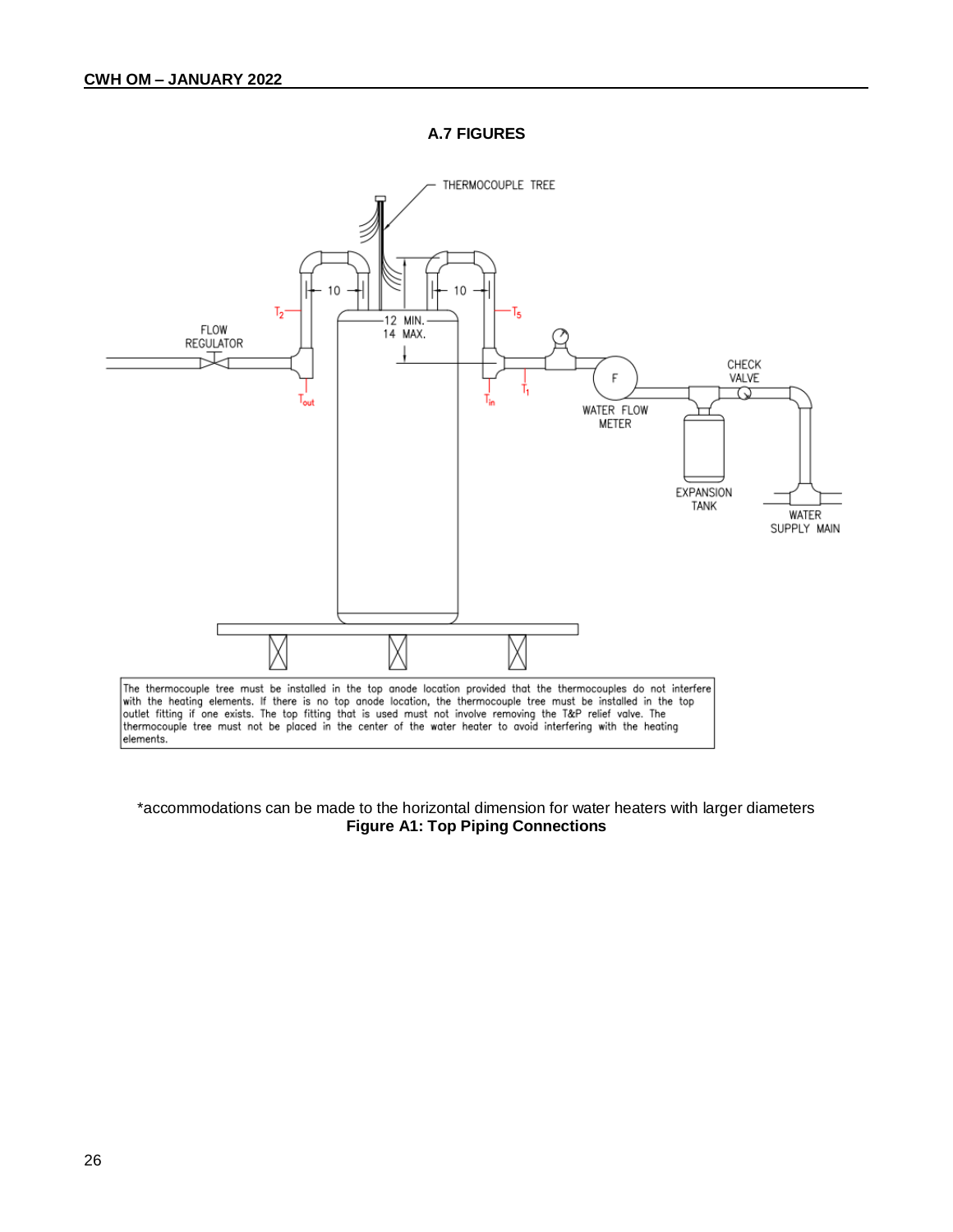

\*accommodations can be made to the horizontal dimension for water heaters with larger diameters **Figure A2: Top Piping Connections With Optional Recirculation Loop**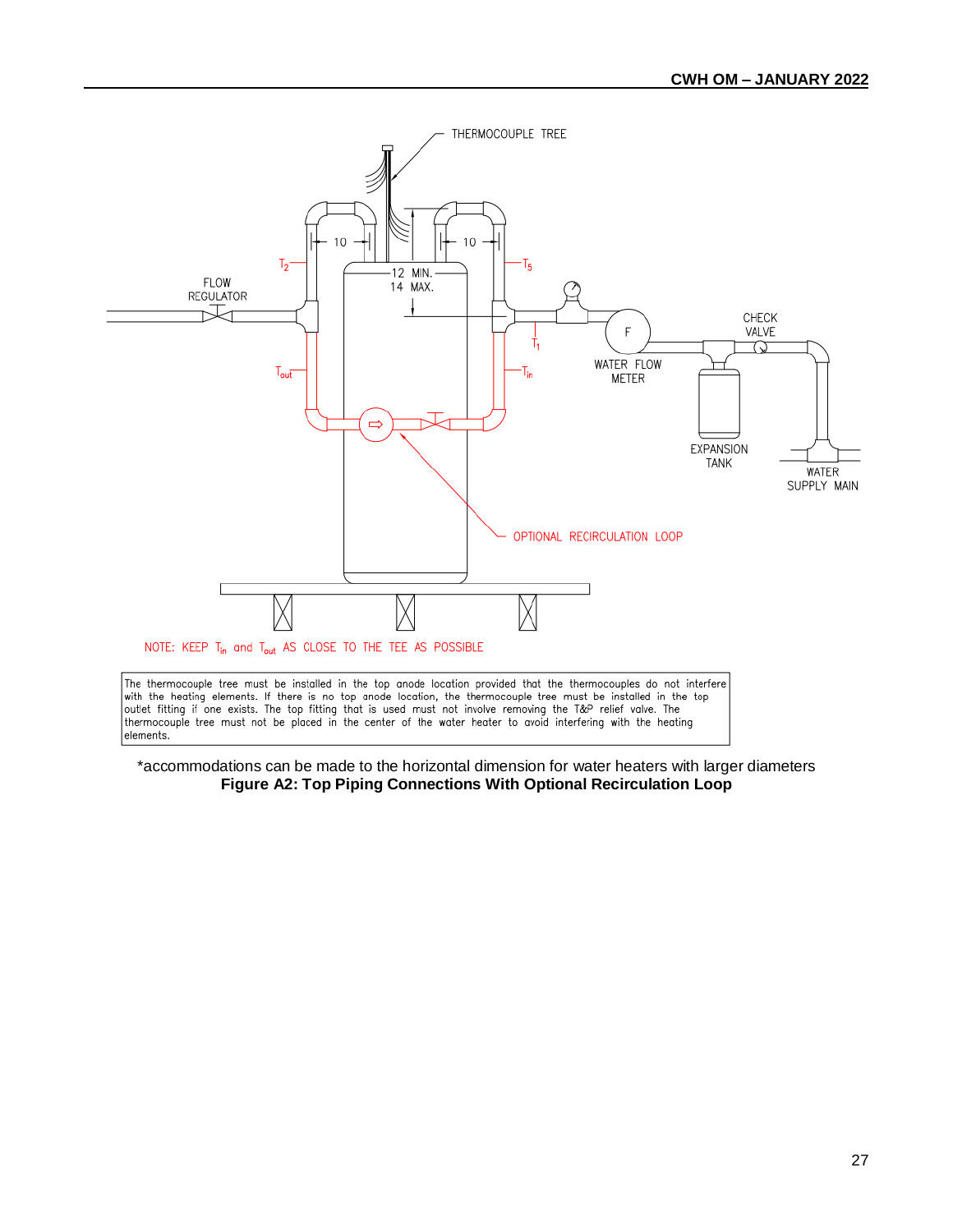

\*ACCOMMODATIONS CAN BE MADE TO THE HORIZONTAL DIMENSION FOR WATER HEATERS WITH LARGER DIAMETERS

#### \*accommodations can be made to the horizontal dimension for water heaters with larger diameters **Figure A3: Bottom Piping Connections**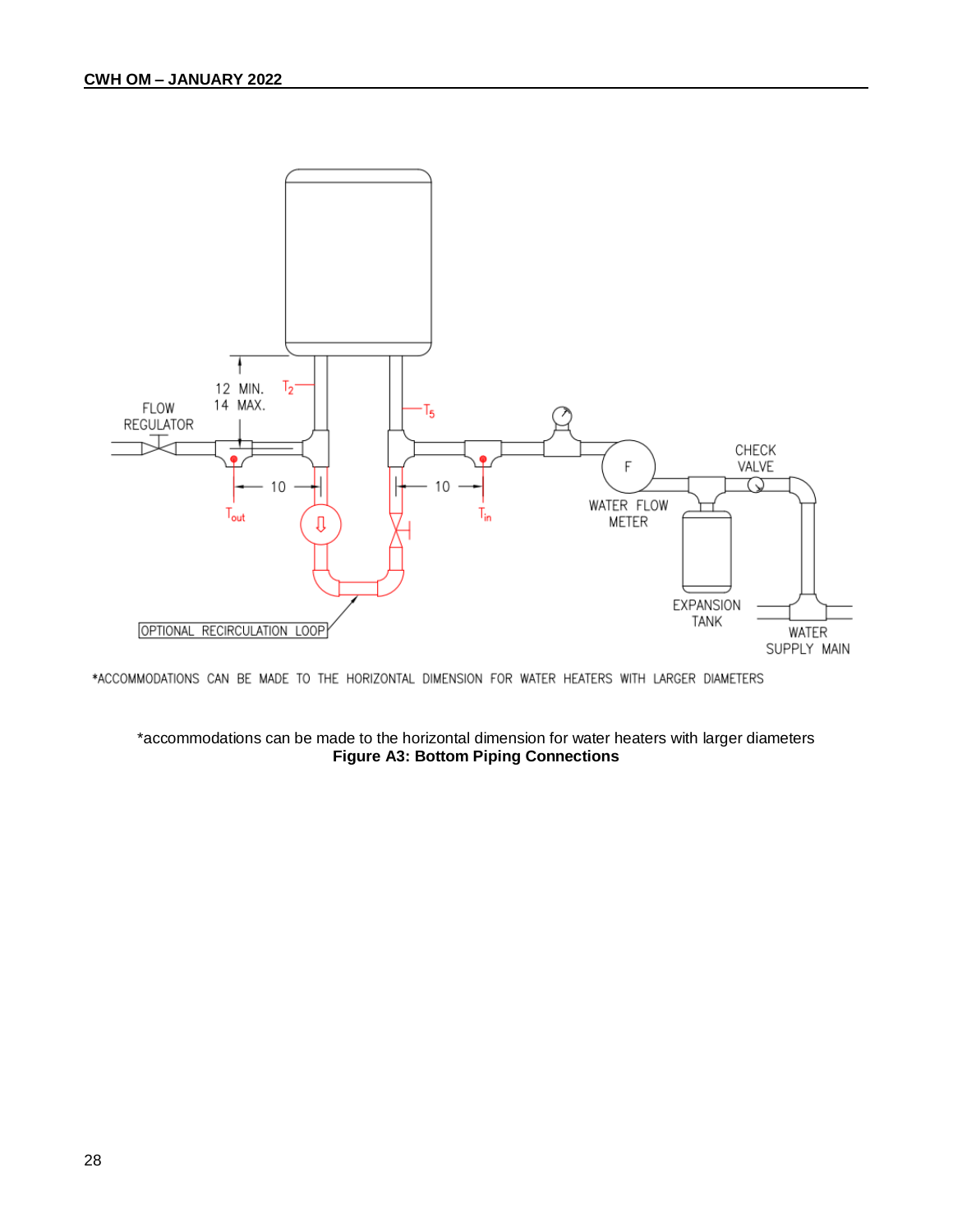

**Figure A4: Side Piping Connections**